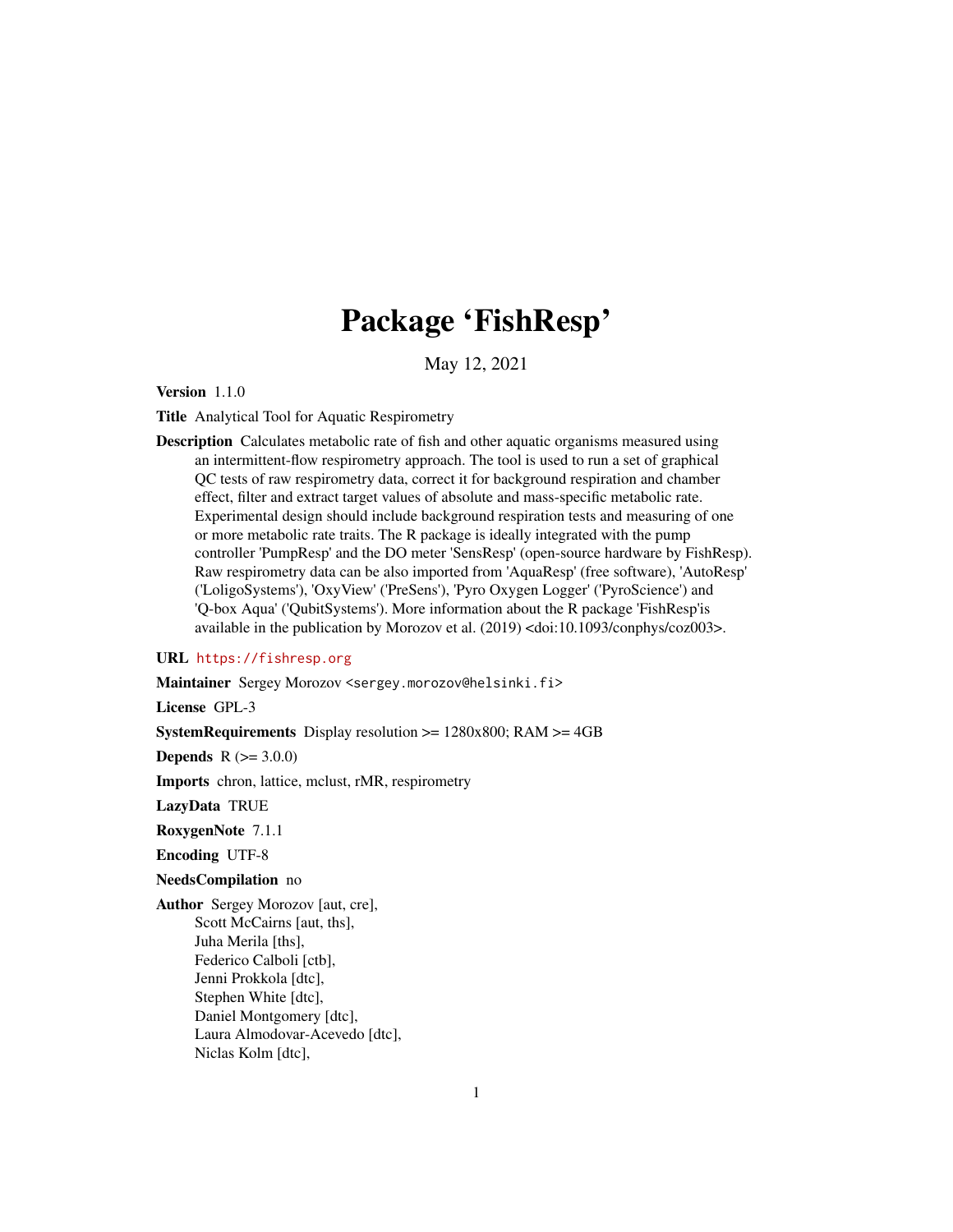Alexander Kotrschal [dtc], Erik Gill [dtc]

# Repository CRAN

Date/Publication 2021-05-12 00:52:39 UTC

# R topics documented:

| <b>AMR</b><br>3 |
|-----------------|
| $\overline{4}$  |
| 5               |
| 6               |
| 6               |
| $\overline{7}$  |
| 8               |
| 10              |
| 11              |
| 13              |
| 14              |
| 15              |
| 18              |
| 20<br>info      |
| 21              |
| 22              |
| 22              |
| 23              |
| 24              |
| 25              |
| 27              |
| 28              |
| 29              |
| 30              |
| 31              |
| 32              |
| 33              |
| 34<br>SMR.clean |
| 35              |
| SMR.slope<br>36 |
|                 |

**Index**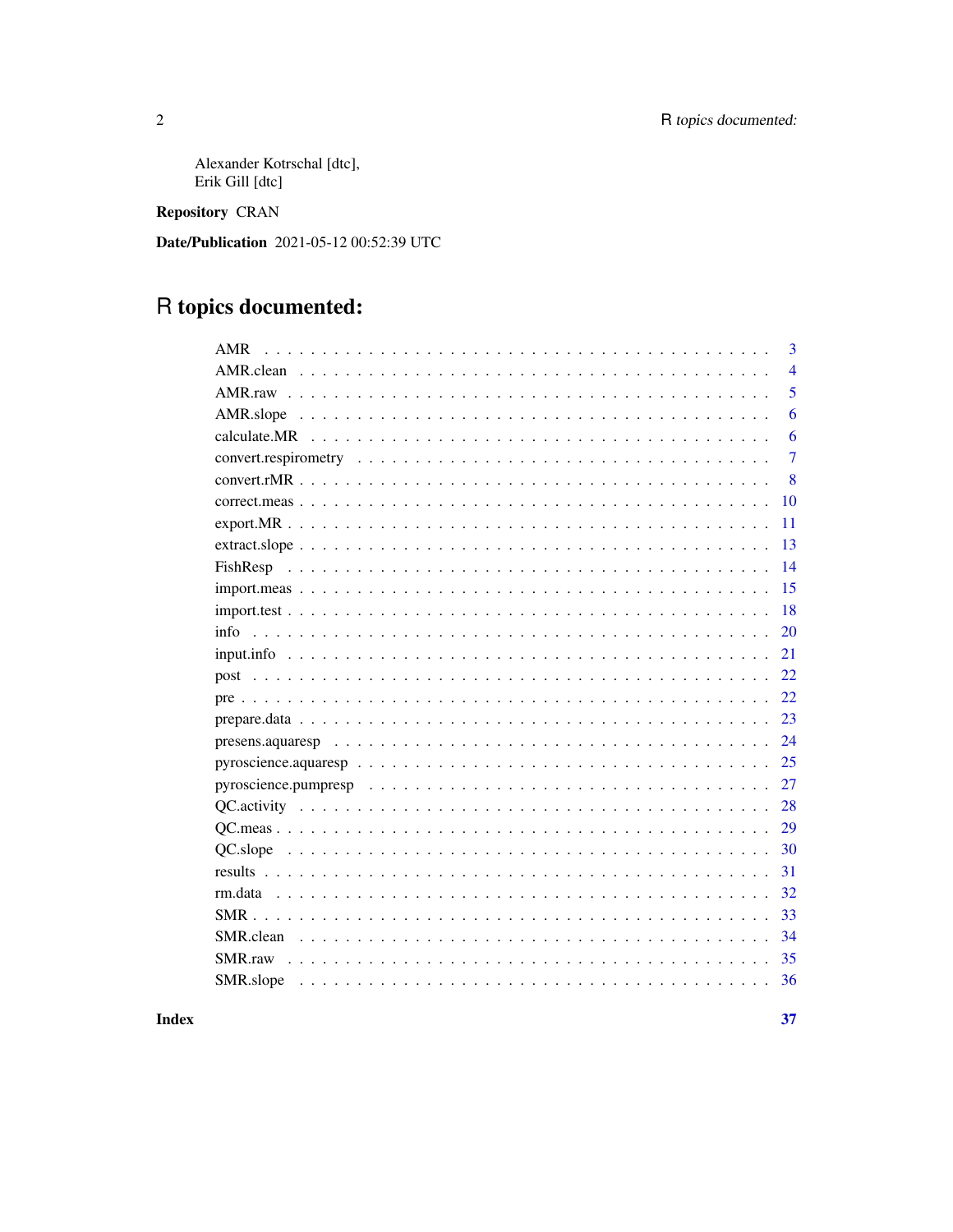<span id="page-2-0"></span>A dataset contains background respiration, absolute and mass-specific active metabolic rate data obtained by using the function [calculate.MR](#page-5-1)

#### Usage

AMR

# Format

A data frame with 12 rows and 16 variables:

Chamber.No the number of a chamber

Ind ID of an animal

**Mass** wet mass of an animal  $(g)$ 

Volume the volume of a chamber (mL)

Date.Time date and time of a measurement phase (yyyy/mm/dd hh:mm:ss)

Phase the type of phase and an ordinal number of measurements (e.g. M1)

Temp average temperature over the period of a measurement phase  $(C<sup>o</sup>)$ 

**Slope.with.BR** slope of animal oxygen consumption with slope of background respiration ( $mgO_2 L^{-1}s^{-1}$ )

**Slope** slope of animal oxygen consumption without background respiration  $(mgO_2 L^{-1}s^{-1})$ 

**SE** standard error of a slope of animal oxygen consumption without background respiration ( $mgO_2$   $L^{-1}s^{-1}$ )

R2  $r^2$  of a slope of animal oxygen consumption without background respiration

**MR.abs.with.BR** absolute AMR with background respiration  $(mgO_2 h^{-1})$ 

BR percentage rate of background respiration

**MR.abs** absolute AMR  $(mgO_2 h^{-1})$ 

**MR.mass** mass-specific AMR ( $mgO_2$  kg<sup>-1</sup>h<sup>-1</sup>)

DO.unit the measure unit of DO concentration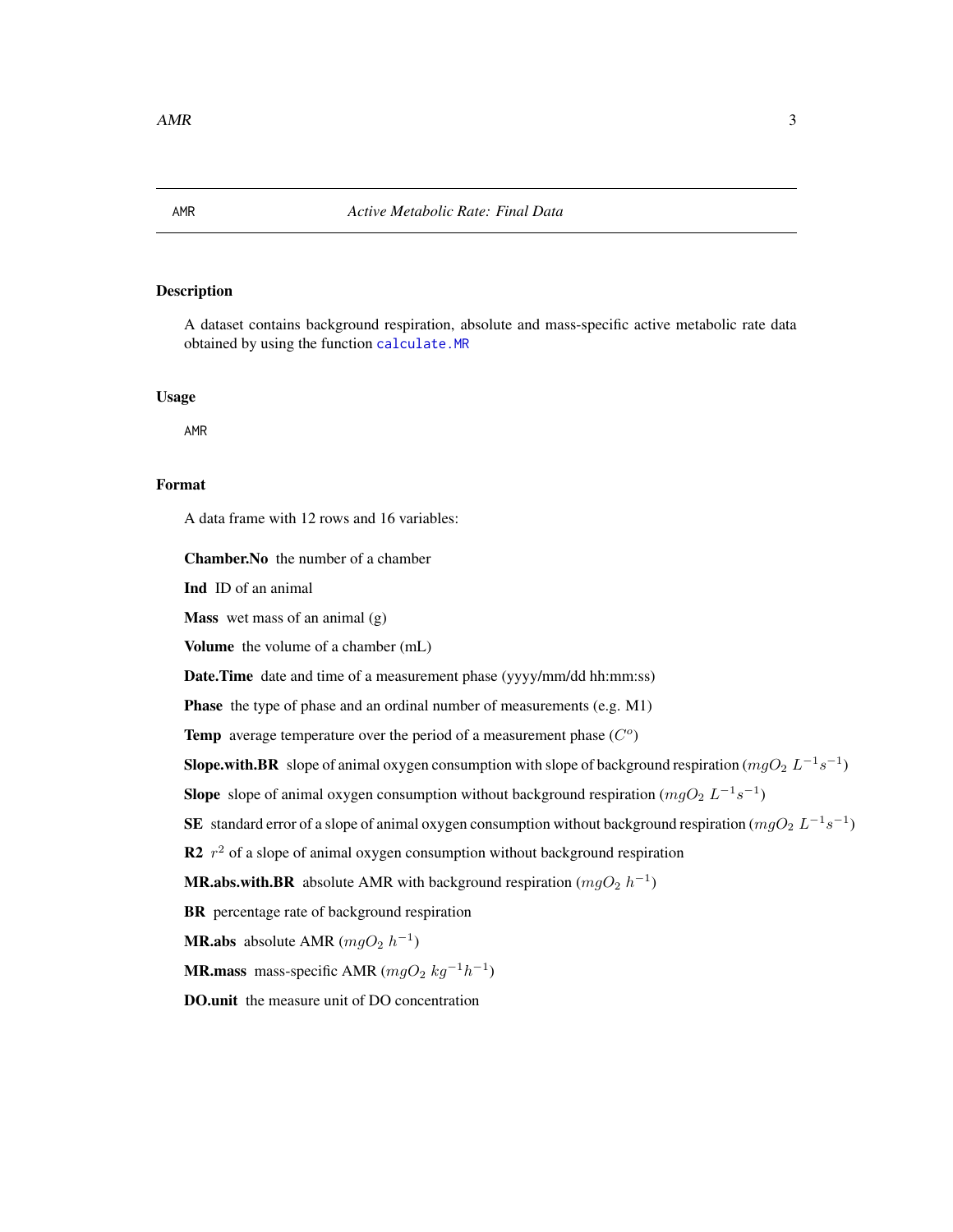<span id="page-3-0"></span>

A dataset contains raw data of active metabolic rate measurements corrected for background respiration using the function [correct.meas](#page-9-1)

#### Usage

AMR.clean

#### Format

A data frame with 7200 rows and 17 variables:

Date.Time date and time (yyyy/mm/dd hh:mm:ss)

Date date (yyyy/mm/dd)

Real.Time time (hh:mm:ss)

Time ordinal number of seconds in each measurement phase  $(1-600)$ 

Phase the type of phase and an ordinal number of measurements (e.g. M1, F3)

Start.Meas the first second of a measurement phase (hh:mm:ss)

End.Meas the last second of a measurement phase (hh:mm:ss)

Chamber.No the number of a chamber

Ind ID of an animal

Mass wet mass of an animal (g)

Volume the volume of a chamber (mL)

Init.O2 initial level of dissolved oxygen (mgO2/L)

Temp temperature at each second  $(C<sup>o</sup>)$ 

O2 actual level of dissolved oxygen at each second (mgO2/L)

**BR** slope of background respiration  $(mgO_2 L^{-1} s^{-1})$ 

O2.correct actual level of dissolved oxygen at each second corrected by slope of background respiration (mgO2/L)

DO.unit the measure unit of DO concentration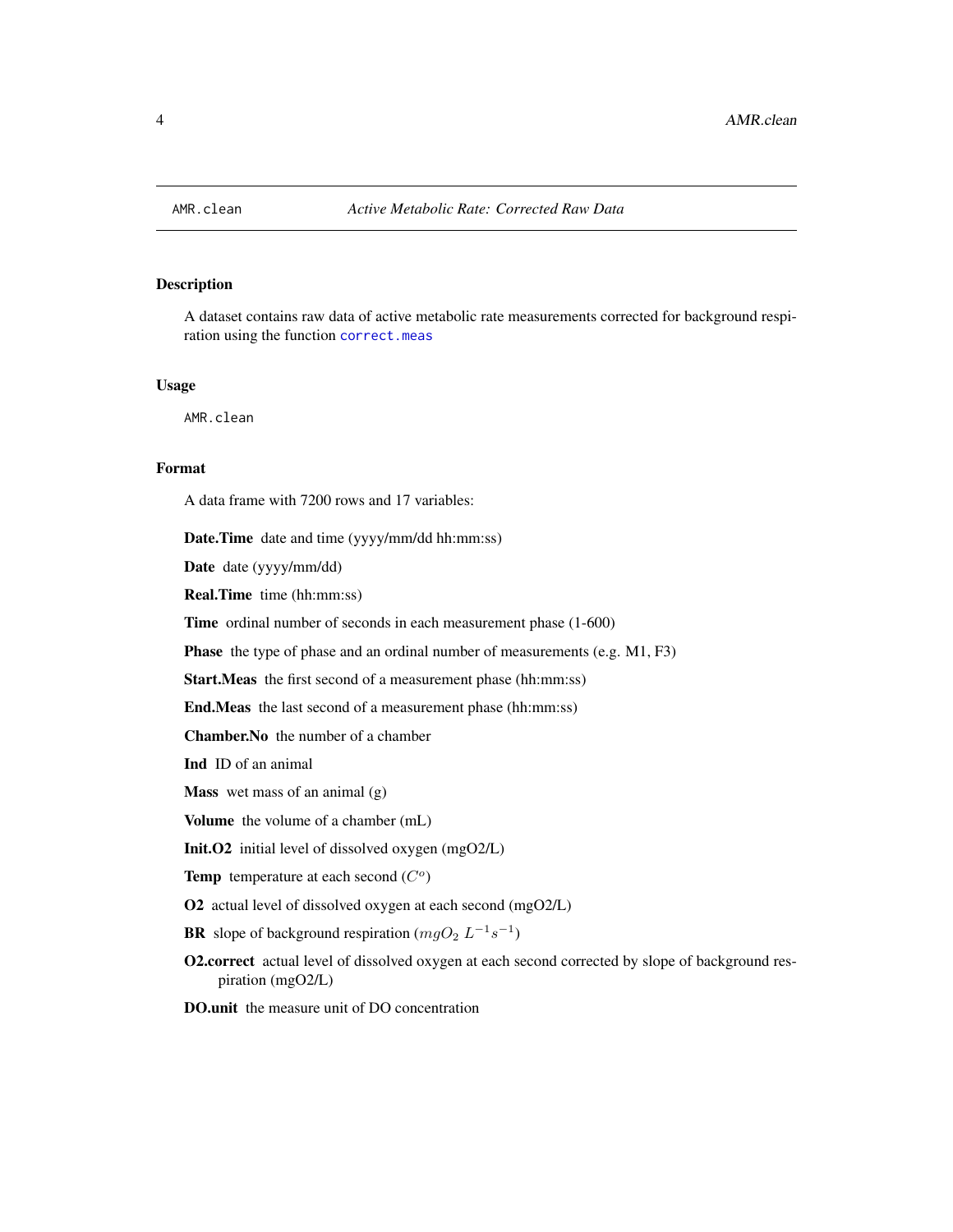<span id="page-4-0"></span>

The dataset contains raw data of active metabolic rate measurements obtained by using the function [import.meas](#page-14-1))

#### Usage

AMR.raw

### Format

A data frame with 1800 rows and 16 variables:

Date.Time date and time (yyyy/mm/dd hh:mm:ss)

Phase the type of phase and an ordinal number of measurements (e.g. M1, F3)

Temp.1 temperature at each second  $(C<sup>o</sup>)$ 

Ox.1 actual level of dissolved oxygen at each second (mgO2/L)

Real.Time time (hh:mm:ss)

Date date (yyyy/mm/dd)

Time ordinal number of seconds in each measurement phase (1-600)

Start.Meas the first second of a measurement phase (hh:mm:ss)

End.Meas the last second of a measurement phase (hh:mm:ss)

Total.Phases the total number of measurement phases (constant value)

 $Ox.2$  see  $Ox.1$ 

Ox.3 see Ox.1

Ox.4 see Ox.1

Temp.2 see Temp.1

Temp.3 see Temp.1

Temp.4 see Temp.1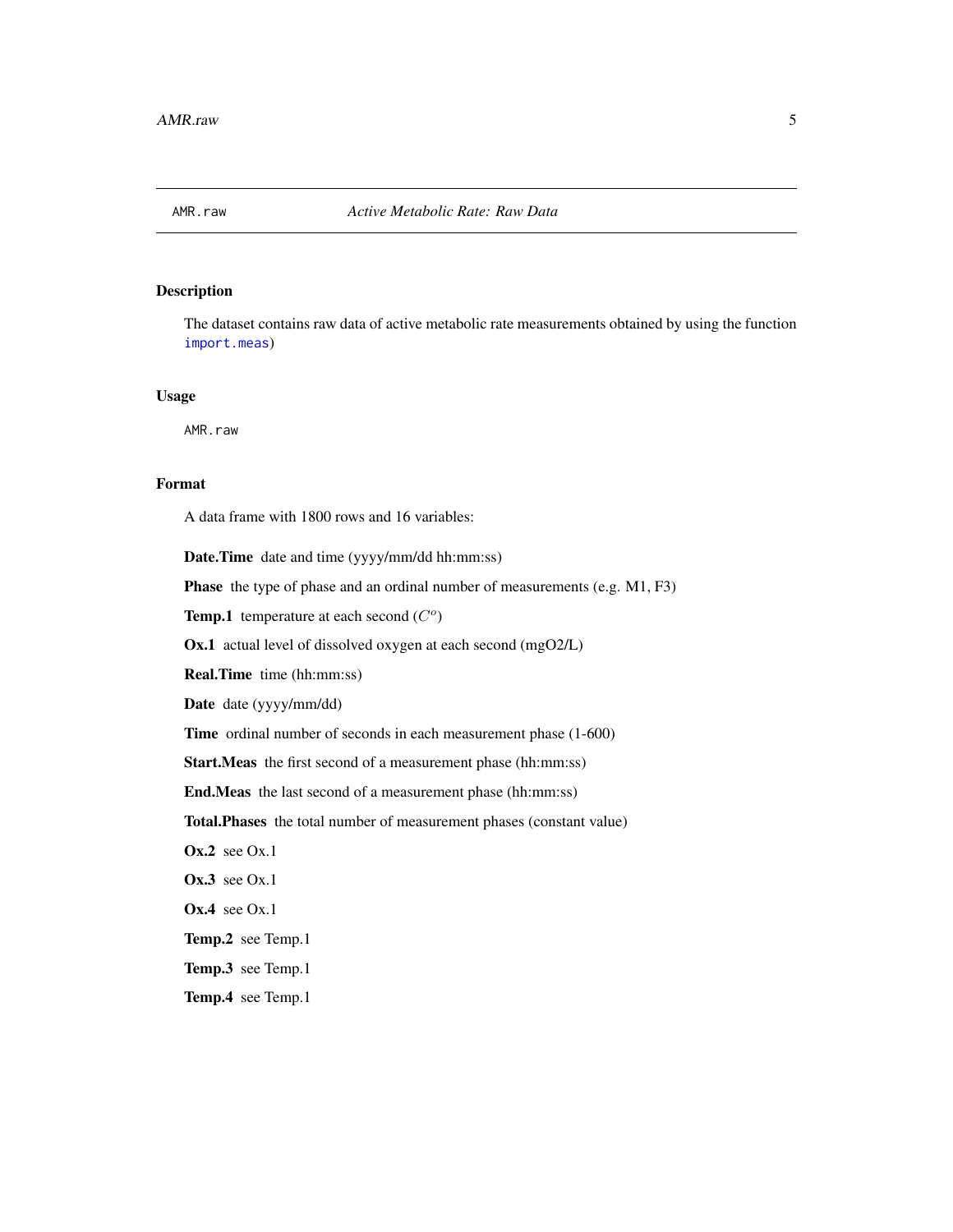<span id="page-5-0"></span>A dataset contains extracted slopes for further AMR calculations and other attributes of active metabolic rate measurements obtained by using the function [extract.slope](#page-12-1)

#### Usage

AMR.slope

#### Format

A data frame with 12 rows and 12 variables:

Chamber.No the number of a chamber

Ind ID of an animal

Mass wet mass of an animal (g)

Volume the volume of a chamber (mL)

Date.Time date and time of a measurement phase (yyyy/mm/dd hh:mm:ss)

Phase the type of phase and an ordinal number of measurements (e.g. M1)

Temp average temperature over the period of a measurement phase  $(C<sup>o</sup>)$ 

**Slope.with.BR** slope of animal oxygen consumption with slope of background respiration ( $mgO_2 L^{-1}s^{-1}$ )

**Slope** slope of animal oxygen consumption without background respiration  $(mgO_2 L^{-1}s^{-1})$ 

**SE** standard error of a slope of animal oxygen consumption without background respiration ( $mgO_2$   $L^{-1}s^{-1}$ )

R2  $r^2$  of a slope of animal oxygen consumption without background respiration

DO.unit the measure unit of DO concentration

<span id="page-5-1"></span>calculate.MR *Calculation of Metabolic Rate*

### Description

The function is used to calculate and plot background respiration, absolute and mass-specific metabolic rates.

#### Usage

```
calculate.MR(slope.data, density = 1000,
             plot.BR = TRUE,
             plot.MR.abs = TRUE,
             plot.MR.mass = TRUE)
```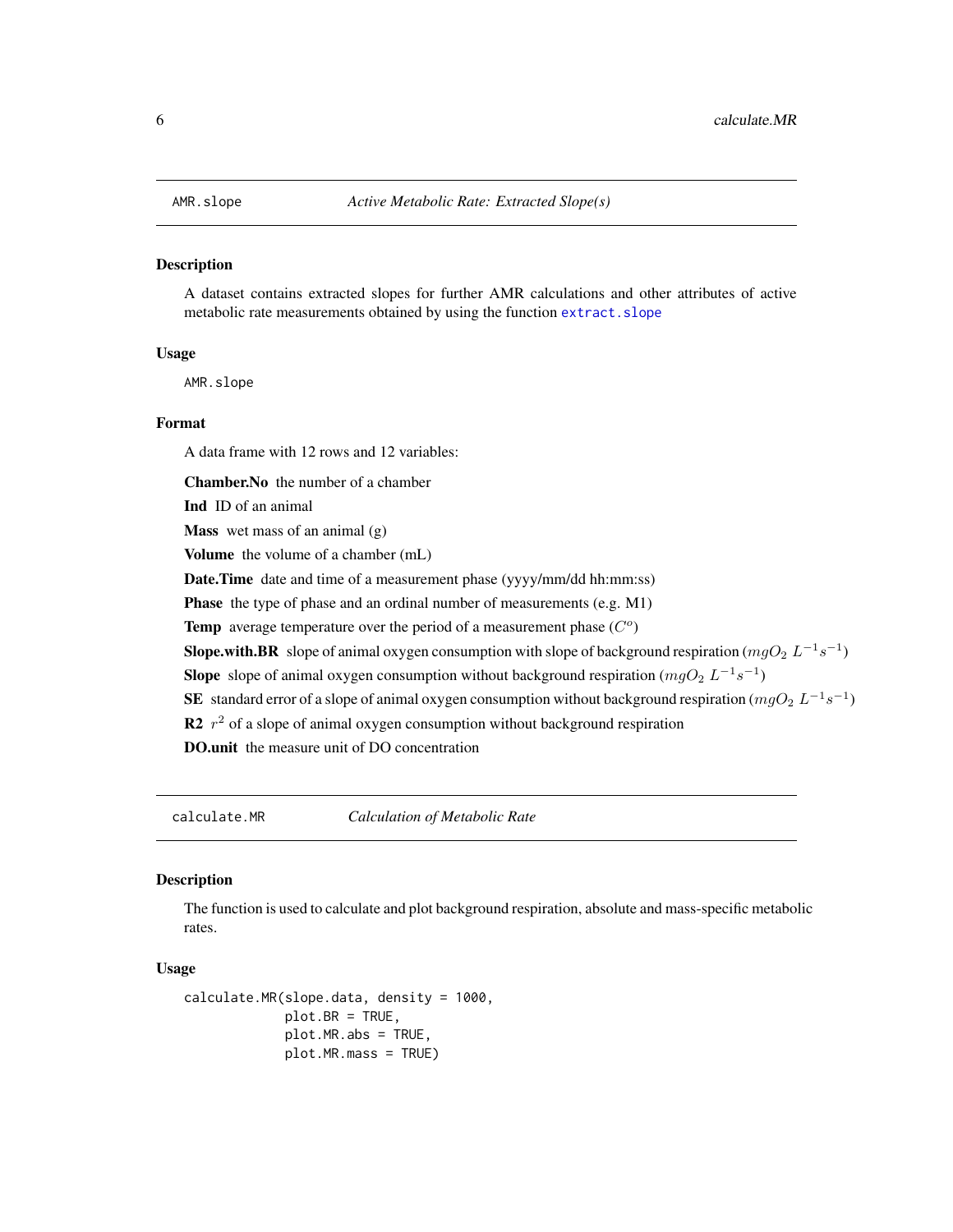# <span id="page-6-0"></span>Arguments

| slope.data   | a data frame obtained by using the function extract. slope             |
|--------------|------------------------------------------------------------------------|
| density      | numeric: the density of an animal body $(kq/m^3)$                      |
| plot.BR      | logical: if TRUE, the graph of background respiration rate is plotted  |
| plot.MR.abs  | logical: if TRUE, the graph of absolute metabolic rate is plotted      |
| plot.MR.mass | logical: if TRUE, the graph of mass-specific metabolic rate is plotted |

# Value

The function returns a data frame with calculated background respiration, absolute and massspecific metabolic rates. The data frame is used in the function [export.MR](#page-10-1).

#### Examples

```
# if the data have been already loaded to R,
# skip the first two lines of the code:
data(SMR.slope)
data(AMR.slope)
SMR <- calculate.MR(SMR.slope,
                    density = 1000,
                    plot.BR = TRUE,
                    plot.MR.abs = TRUE,
                    plot.MR.mass = TRUE)
AMR <- calculate.MR(AMR.slope,
                    density = 1000,
                    plot.BR = TRUE,
                    plot.MR.abs = TRUE,
                    plot.MR.mass = TRUE)
```
<span id="page-6-1"></span>convert.respirometry *Convert Raw Respirometry Data (respirometry)*

### Description

This function is the modification of the function conv<sub>-02</sub> from the R package respirometry allowing to convert raw respirometry data from one DO unit to another obtained in multichannel respirometry systems.

#### Usage

```
convert.respirometry(import.file, export.file,
                     n.chamber = c(1,2,3,4,5,6,7,8),
                     logger = c("AutoResp", "FishResp", "QboxAqua"),
                     from, to, sal = 0, atm_pres = 1013.25)
```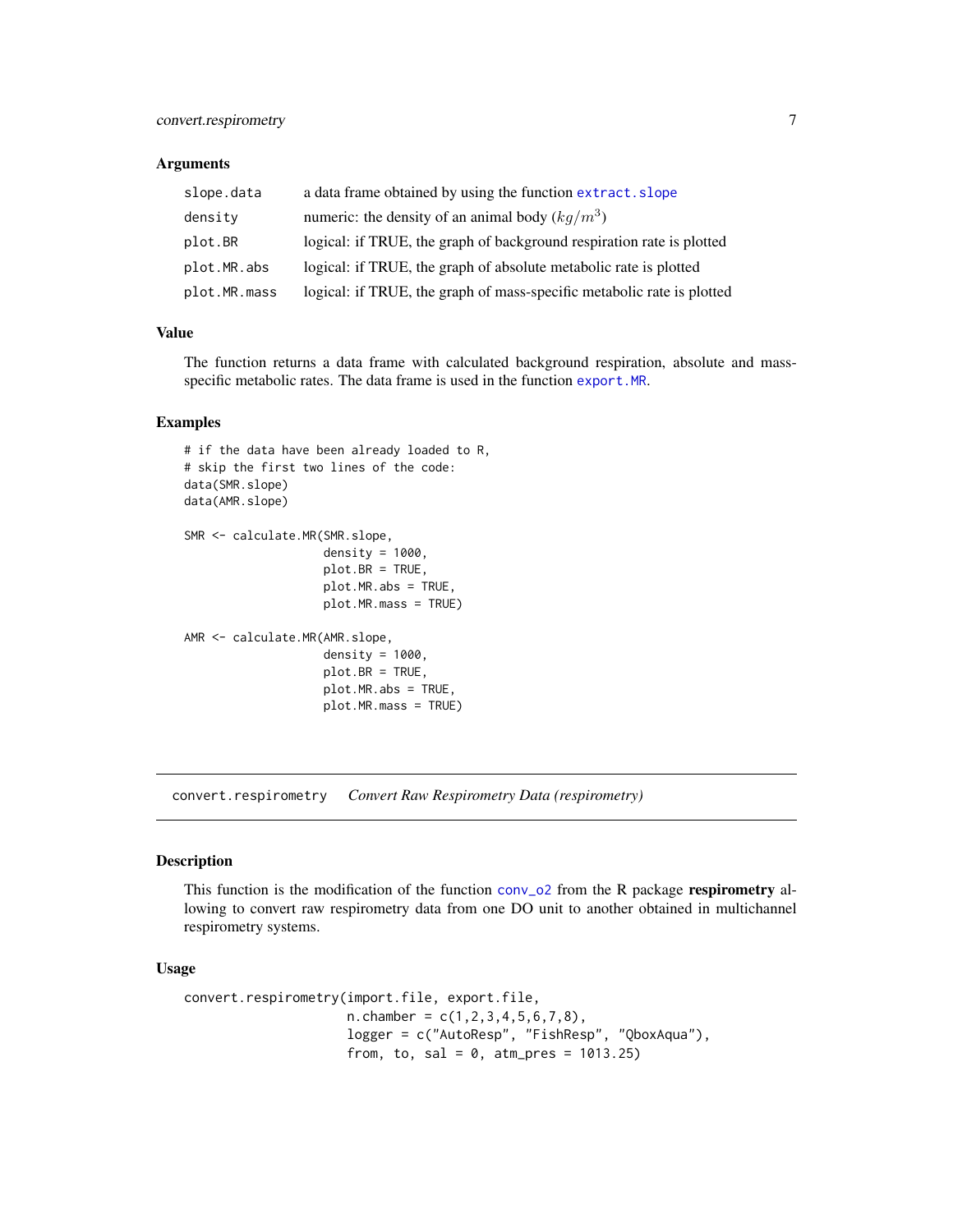# <span id="page-7-0"></span>Arguments

| import.file | the name of a file with raw respirometry data which should be imported to con-<br>vert DO units                                                                                                                                                                                                                                                     |
|-------------|-----------------------------------------------------------------------------------------------------------------------------------------------------------------------------------------------------------------------------------------------------------------------------------------------------------------------------------------------------|
| export.file | the name of a file with results of the DO unit conversion                                                                                                                                                                                                                                                                                           |
| n.chamber   | integer: the number of chambers used in an experiment (including empty ones)                                                                                                                                                                                                                                                                        |
| logger      | string: the name of a logger software used for intermittent-flow respirometry.<br>Note, that both 'OxyView' and 'Pyro Oxygen Logger' used in couple with the<br>'AquaResp' software should be converted to the 'FishResp' format before run-<br>ning this function (see the functions presens, aquaresp or pyroscience, aquaresp,<br>respectively). |
| from        | string: dissolved oxygen unit in an imported file (more information can be found<br>in the documentation of the function $conv_02$ , R package respirometry)                                                                                                                                                                                        |
| to          | string: dissolved oxygen unit in an exported file (more information can be found<br>in the documentation of the function conv_o2, R package respirometry)                                                                                                                                                                                           |
| sal         | string: salinity is measured in ppm (more information can be found in the docu-<br>mentation of the function conv_o2, R package respirometry)                                                                                                                                                                                                       |
| atm_pres    | string: ambient atmospheric pressure value (more information can be found in<br>the documentation of the function $conv_02$ , R package respirometry)                                                                                                                                                                                               |

# Value

The function exports a data frame with converted DO units.

# Examples

```
## Not run:
# Import raw data for standard metabolic rate
SMR.path = system.file("extdata/stickleback/SMR_raw.txt.xz", package = "FishResp")
convert.respirometry(import.file = SMR.path,
                     export.file = "converted_SMR_raw.txt",
                     n.chamber = 1, logger = "AutoResp",
                     from = "mg\_per\_l", to = "mmol\_per\_l",sal = 0, atm_pres = 1013.25## End(Not run)
```
<span id="page-7-1"></span>convert.rMR *Convert Raw Respirometry Data (rMR)*

# Description

This function is the modification of the function [DO.unit.convert](#page-0-0) from the R package rMR allowing to convert raw respirometry data from one DO unit to another obtained in multichannel respirometry systems.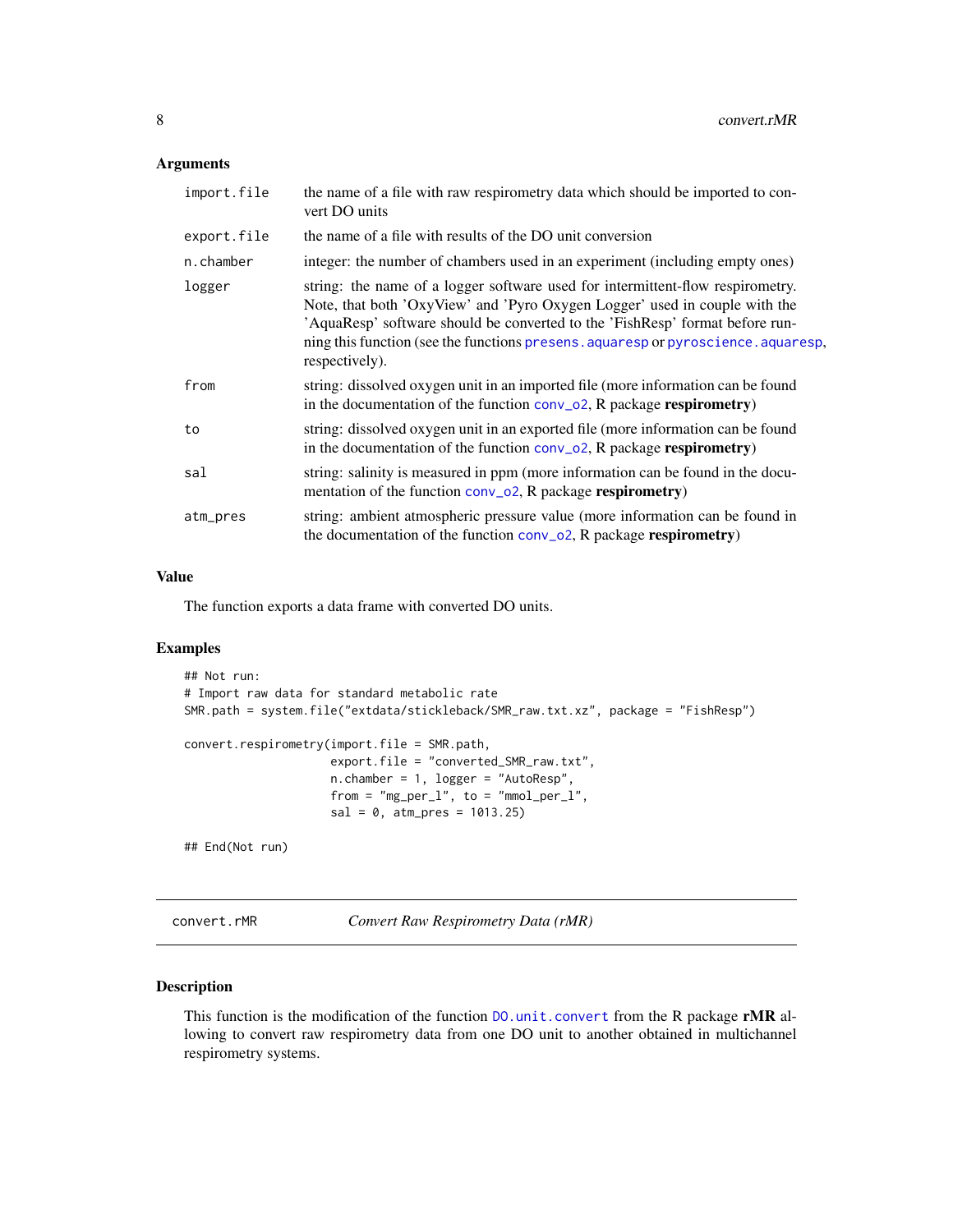#### <span id="page-8-0"></span> $\mu$  convert.rMR 9

# Usage

```
convert.rMR(import.file, export.file,
            n.chamber = c(1,2,3,4,5,6,7,8),
            logger = c("AutoResp", "FishResp", "QboxAqua"),
            DO.units.in, DO.units.out, salinity = 0,
            bar.press = 101.325, bar.units.in = "kpa")
```
# Arguments

| import.file  | the name of a file with raw respirometry data which should be imported to con-<br>vert DO units                                                                                                                                                                                                                                                     |
|--------------|-----------------------------------------------------------------------------------------------------------------------------------------------------------------------------------------------------------------------------------------------------------------------------------------------------------------------------------------------------|
| export.file  | the name of a file with results of the DO unit conversion                                                                                                                                                                                                                                                                                           |
| n.chamber    | integer: the number of chambers used in an experiment (including empty ones)                                                                                                                                                                                                                                                                        |
| logger       | string: the name of a logger software used for intermittent-flow respirometry.<br>Note, that both 'OxyView' and 'Pyro Oxygen Logger' used in couple with the<br>'AquaResp' software should be converted to the 'FishResp' format before run-<br>ning this function (see the functions presens. aquaresp or pyroscience. aquaresp,<br>respectively). |
| DO.units.in  | string: dissolved oxygen unit in an imported file (more information can be found<br>in the documentation of the function $D0$ . unit. convert, R package $rMR$ )                                                                                                                                                                                    |
| DO.units.out | string: dissolved oxygen unit in an exported file (more information can be found<br>in the documentation of the function DO.unit.convert, R package rMR)                                                                                                                                                                                            |
| salinity     | string: salinity is measured in ppm (more information can be found in the docu-<br>mentation of the function DO. unit. convert, R package rMR)                                                                                                                                                                                                      |
| bar.press    | string: ambient barometric pressure value (more information can be found in the<br>documentation of the function DO. unit. convert, R package rMR)                                                                                                                                                                                                  |
| bar.units.in | string: barometric pressure unit (more information can be found in the docu-<br>mentation of the function DO. unit. convert, R package rMR)                                                                                                                                                                                                         |

# Value

The function exports a data frame with converted DO units.

# Examples

```
## Not run:
# Import raw data for active metabolic rate
AMR.path = system.file("extdata/stickleback/AMR_raw.txt.xz", package = "FishResp")
convert.rMR(import.file = AMR.path,
            export.file = "converted_AMR_raw.txt",
            n.chamber = 2, logger = "AutoResp", salinity = 0,
            DO.units.in = "mg/L", DO.units.out = "PP",
            bar.press = 101.325, bar.units.in = "kpa")
```
## End(Not run)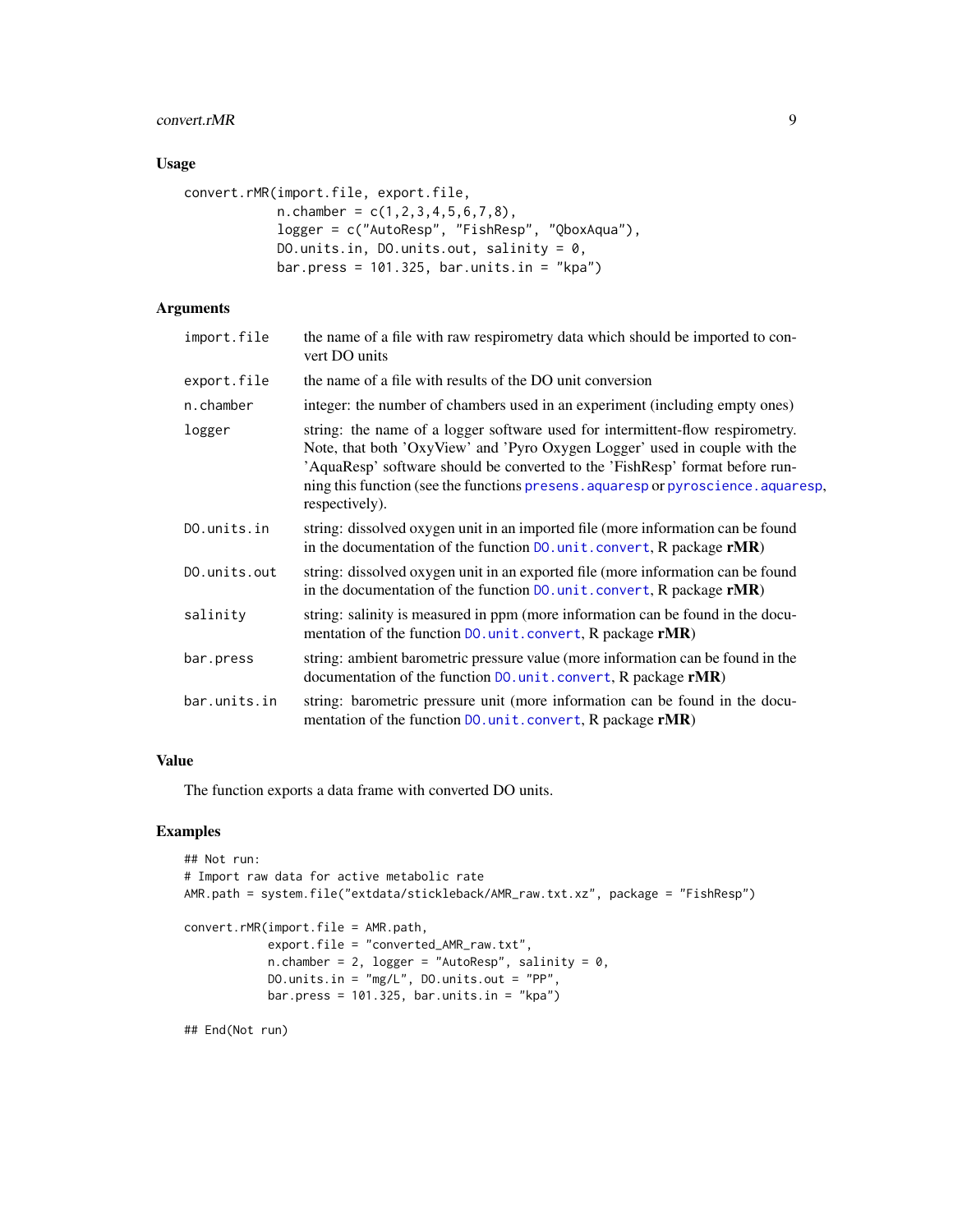The function is used to correct metabolic rate measurements for background respiration. To this end, oxygen consumption is estimated as the slope of the linear regression of measured  $O_2$  concentration over time, and is extracted for background respiration test and for each measurement phase. The correction is based on subtraction of oxygen consumption obtained during background respiration test from oxygen consumption obtained during metabolic rate measurements.

# Usage

```
correct.meas(info.data, pre.data, post.data, meas.data,
             method = c("pre.test", "post.test", "average",
                        "linear", "exponential", "parallel"),
             empty.chamber = c("CH1", "CH2", "CH3", "CH4",
                               "CH5", "CH6", "CH7", "CH8"))
```
### Arguments

| info.data     | a data frame obtained by using the function input.info                                                                                                                                                                                                                                                |
|---------------|-------------------------------------------------------------------------------------------------------------------------------------------------------------------------------------------------------------------------------------------------------------------------------------------------------|
| pre.data      | a data frame obtained by using the function import. test for a blank test before<br>actual metabolic rate measurements                                                                                                                                                                                |
| post.data     | a data frame obtained by using the function import. test for a blank test after<br>actual metabolic rate measurements                                                                                                                                                                                 |
| meas.data     | a data frame obtained by using the function import.meas for actual metabolic<br>rate measurements                                                                                                                                                                                                     |
| method        | string: the name of the method used for background respiration correction:                                                                                                                                                                                                                            |
|               | • "pre.test" - subtracts oxygen consumption of pre.data from oxygen con-<br>sumptions of meas.data                                                                                                                                                                                                    |
|               | · "post.test" - subtracts oxygen consumption of post.data from oxygen con-<br>sumptions of meas.data                                                                                                                                                                                                  |
|               | • "average" - subtracts an averaged oxygen consumption of pre.data and<br>post.data from oxygen consumptions of meas.data                                                                                                                                                                             |
|               | • "linear" - subtracts a vector of progressively changing microbial consump-<br>tions from oxygen consumptions of meas.data. The values of oxygen con-<br>sumption are linearly predicted from two reference points: oxygen con-<br>sumption of pre.data and oxygen consumption of post.data.         |
|               | • "exponential" - subtracts a vector of progressively changing microbial con-<br>sumptions from oxygen consumptions of meas.data. The values of oxygen<br>consumption are exponentially predicted from two reference points: oxy-<br>gen consumption of pre.data and oxygen consumption of post.data. |
|               | • "parallel" - subtracts oxygen consumption in an empty chamber from oxy-<br>gen consumptions of meas.data for each chamber                                                                                                                                                                           |
| empty.chamber | string: the name of an empty chamber used only for the method 'parallel'                                                                                                                                                                                                                              |
|               |                                                                                                                                                                                                                                                                                                       |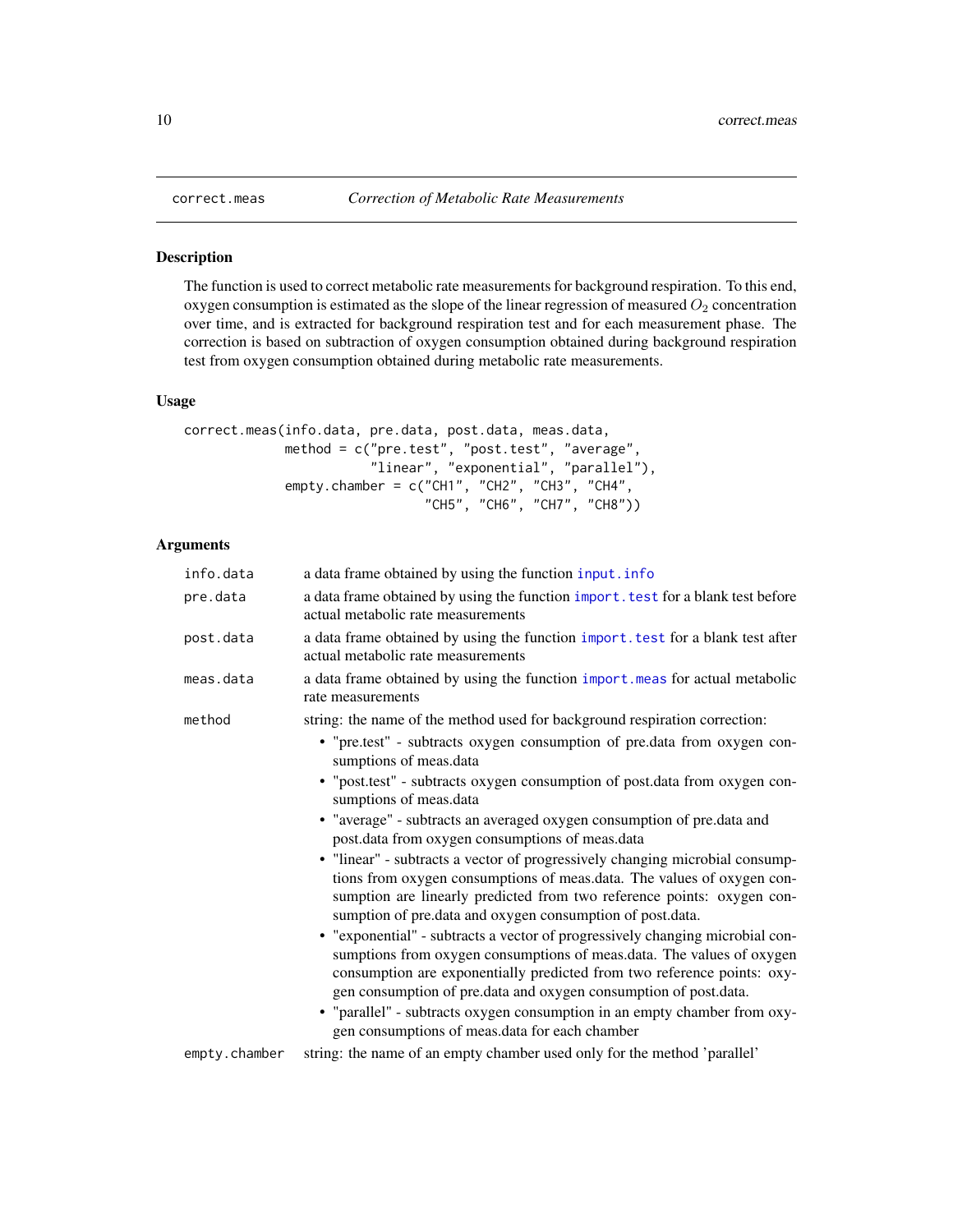#### <span id="page-10-0"></span> $\epsilon$  export. MR  $\qquad \qquad$  11

# Value

The function returns a data frame containing data of metabolic rate measurements corrected for background respiration. The data frame is used in the functions  $QC$ . meas,  $QC$ . activity, [extract.slope](#page-12-1) and [QC.slope](#page-29-1).

# References

Svendsen, M. B. S., Bushnell, P. G., & Steffensen, J. F. (2016). Design and setup of intermittentflow respirometry system for aquatic organisms. Journal of Fish Biology, 88(1), 26-50.

#### Examples

```
# if the data have been already loaded to R,
# skip the first five lines of the code:
data(info)
data(pre)
data(post)
data(AMR.raw)
## Not run:
data(SMR.raw)
SMR.clean <- correct.meas(info.data = info,
                          pre.data = pre,
                          meas.data = SMR.raw,
                          method = "pre.test")
## End(Not run)
AMR.clean <- correct.meas(info.data = info,
                          post.data = post,
                          meas.data = AMR.raw,
                          method = "post.test")
```
<span id="page-10-1"></span>

export.MR *Export Metabolic Rate*

#### Description

The function is used to export final dataset with information about background respiration, absolute and mass-specific metabolic rates into a .txt or .csv file. If two traits (MR.data.1, MR.data.2) are used, the datasets might be merged. Additionally, absolute, mass-specific and factorial metabolic scope might be calculated, where MR.data.1 is standard or resting metabolic rate and MR.data.2 is active or maximum metabolic rate.

#### Usage

```
export.MR(MR.data.1, MR.data.2, file = "",
          simplify = TRUE, MS = TRUE,
```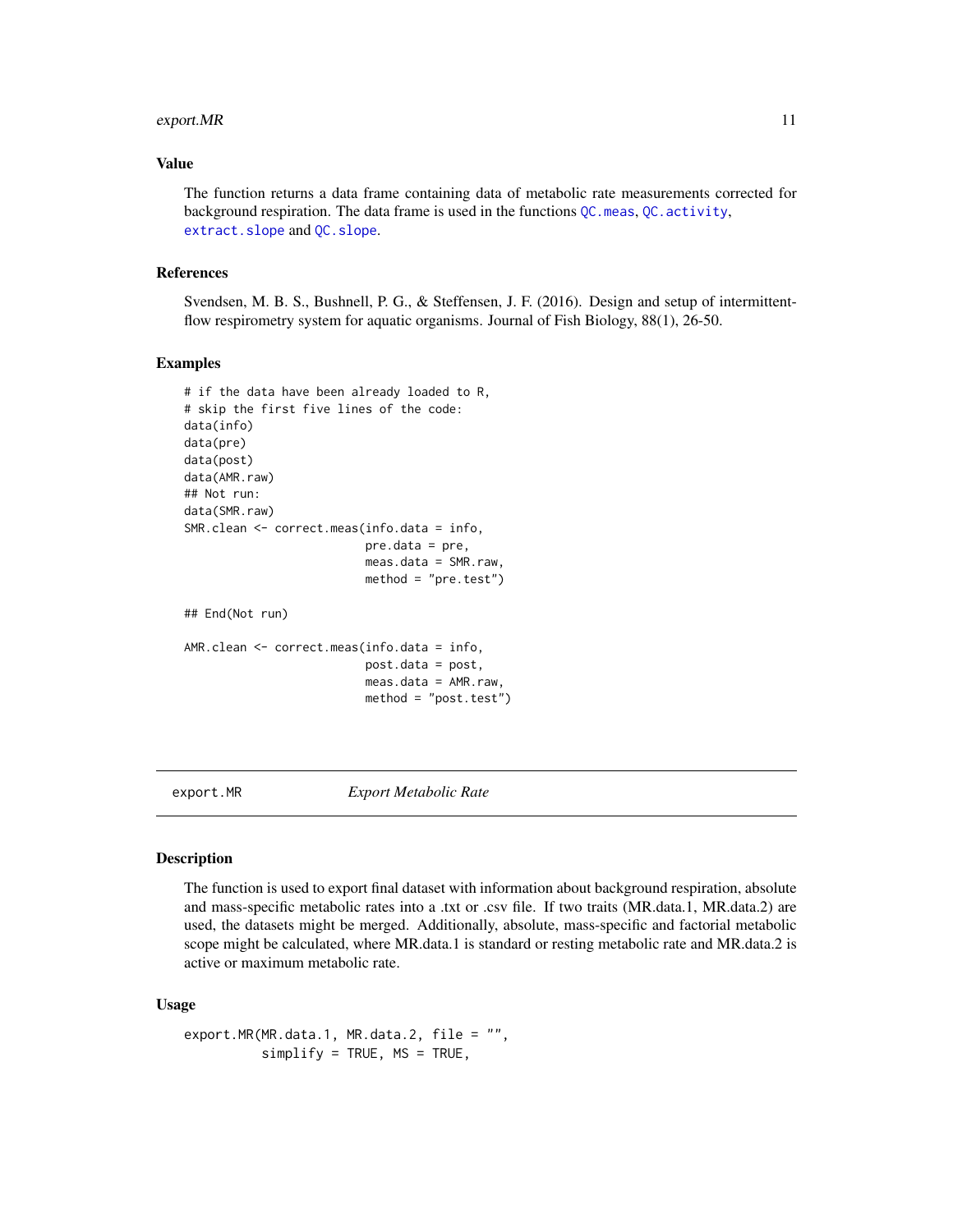```
plot.MS.abs = TRUE,
plot.MS.mass = TRUE,
plot.MS.fact = TRUE)
```
# Arguments

| MR.data.1    | a data frame obtained by using the function extract. slope                                                                 |
|--------------|----------------------------------------------------------------------------------------------------------------------------|
| MR.data.2    | a data frame obtained by using the function extract. slope                                                                 |
| file         | the name of an exported file with results of the analysis                                                                  |
| simplify     | logical: if TRUE, the number of columns in the extracted data frame is reduced                                             |
| МS           | logical: if TRUE, metabolic scope is calculated and attached to the exported<br>dataset                                    |
| plot.MS.abs  | logical: if TRUE, the graph of absolute metabolic scope is plotted (x-axis shows<br>measurement phases for MR.data.2)      |
| plot.MS.mass | logical: if TRUE, the graph of mass-specific metabolic scope is plotted (x-axis<br>shows measurement phases for MR.data.2) |
| plot.MS.fact | logical: if TRUE, the graph of factorial metabolic scope is plotted (x-axis shows<br>measurement phases of for MR.data.2)  |

# Value

If only one traits exists, the function exports a data frame with full or simplified structure. If both traits are used, the function returns and exports 'MR.data.1' and 'MR.data.2' with metabolic scope parameters (optionally).

# Examples

```
## Not run:
# if the data have been already loaded to R,
# skip the first two lines of the code:
data(SMR)
data(AMR)
results <- export.MR(SMR, AMR,
                     file = "results.txt",
                     simplify = TRUE,
                     MS = TRUE,plot.MS.abs = TRUE,
                     plot.MS.mass = TRUE,
                     plot.MS.fact = TRUE)
```
## End(Not run)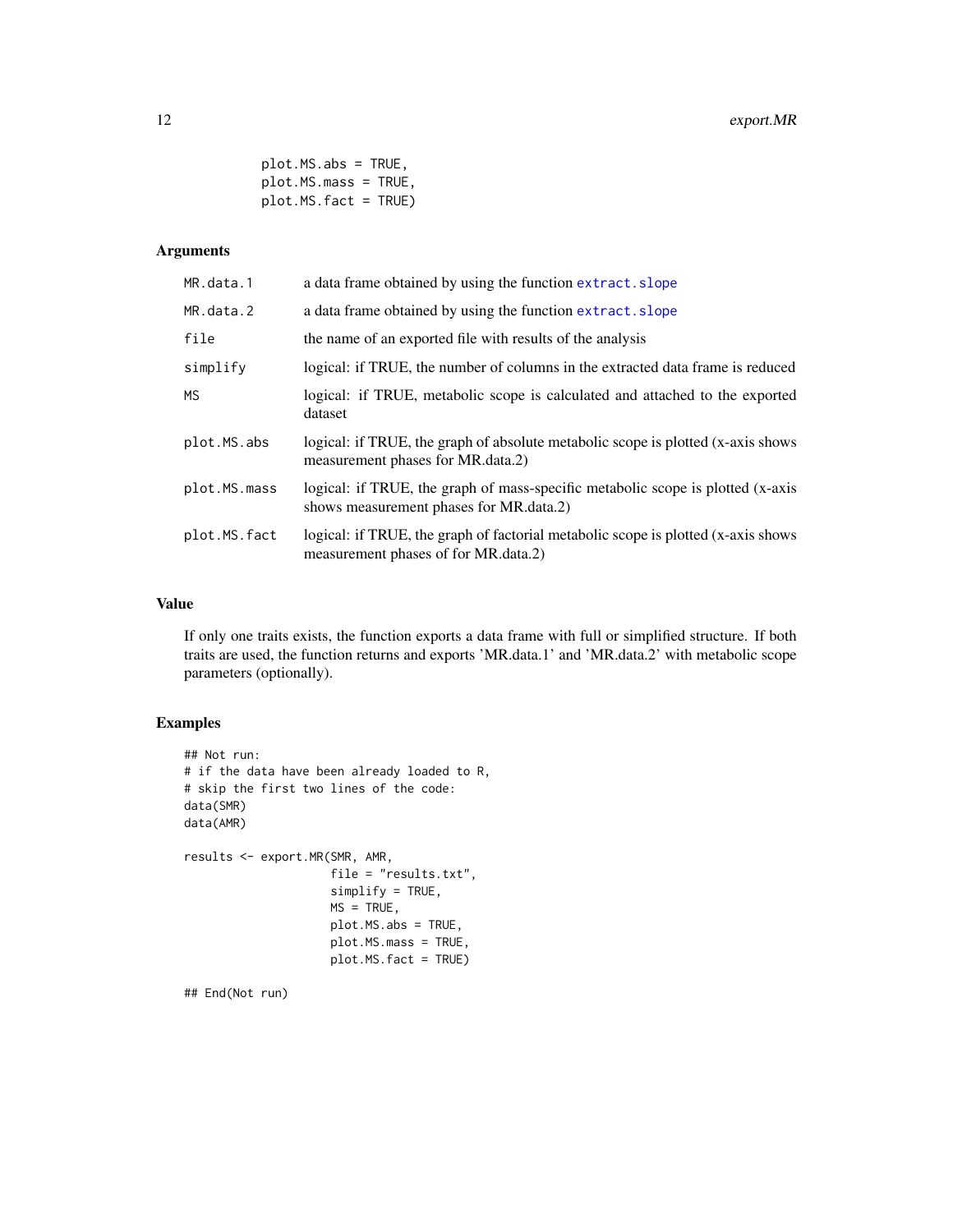<span id="page-12-1"></span><span id="page-12-0"></span>The function extracts the slopes of the linear regression of corrected  $O_2$  concentration over time with defined parameters (see Arguments).

# Usage

```
extract.slope(clean.data,
              method = c("all", "min", "max",
                          "lower.tail", "upper.tail",
                          "calcSMR.mlnd", "calcSMR.quant",
                          "calcSMR.low10", "calcSMR.low10pc"),
              r2=0.95, length = 999999, n.slope = 1000,
              percent = 10, p = 0.25, G = 1:4)
```
# Arguments

| clean.data | a data frame obtained by using the function correct.meas                                                                                                                                                   |
|------------|------------------------------------------------------------------------------------------------------------------------------------------------------------------------------------------------------------|
| method     | string: the method of extracting slopes:                                                                                                                                                                   |
|            | • 'all' all slopes                                                                                                                                                                                         |
|            | • 'min' extracts lowest absolute slopes, specify the number of extracted<br>slopes (parameter: n.slope)                                                                                                    |
|            | · 'max' extracts highest absolute slopes, specify the number of extracted<br>slopes (parameter: n.slope)                                                                                                   |
|            | • 'lower.tail' extracts slopes from a lower tail of absolute slope distribution,<br>specify percentage of a lower tail (parameter: percent)                                                                |
|            | • 'upper.tail' extracts slopes from an upper tail of absolute slope distribution,<br>specify percentage of an upper tail (parameter: percent)                                                              |
|            | • 'calcSMR.mlnd' calculates the mean of the lowest normal distribution<br>(MLND) using the parameter G (see Appendix S1 in Chabot et al, 2016)                                                             |
|            | • 'calcSMR.quant' calculates quantile value of slope distribution using the<br>parameter p (see Appendix S1 in Chabot et al, 2016)                                                                         |
|            | • 'calcSMR.low10' calculates the mean of the 10 lowest absolute slopes (see<br>Appendix S1 in Chabot et al, 2016)                                                                                          |
|            | • 'calcSMR.low10pc' calculates the mean of the lowest 10                                                                                                                                                   |
| r2         | numeric: minimal coefficient of determination $(r^2)$ for extracted slopes. Coeffi-<br>cient of determination is used as a threshold of quality to be determined by the<br>user (by default $r^2 = 0.95$ ) |
| length     | integer: length of a measurement period for slope calculations (in seconds; by<br>default - full length)                                                                                                   |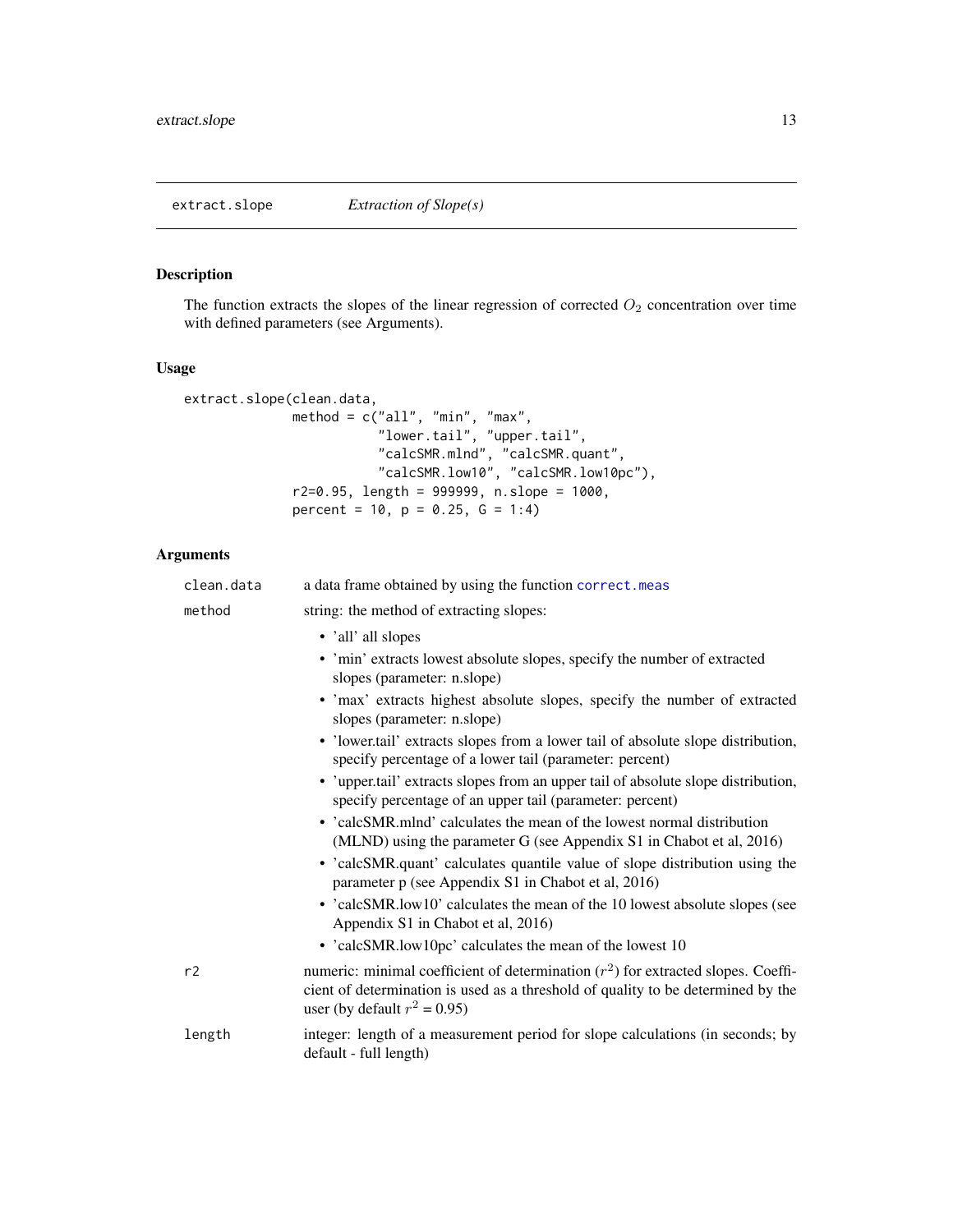<span id="page-13-0"></span>

| n.slope | integer: the number of extracted slopes, only one slope is calculated for each<br>measurement phase (used in the methods "min" and "max"; by default - all<br>slopes) |
|---------|-----------------------------------------------------------------------------------------------------------------------------------------------------------------------|
| percent | integer: percentage of lower or upper tail (used in the methods "lower.tail" and<br>"upperticall", respectively; by default percent = $10$ )                          |
| р       | integer: p-value of quantile used in the method "calcSMR.quant" (by default p<br>$= 0.25$                                                                             |
| G       | integer: G value is used in the method "calcSMR.mlnd" (by default $G = 1:4$ )                                                                                         |

#### Value

The function returns a data frame with the information about extracted slopes. The data frame is used in the functions [QC.slope](#page-29-1) and [calculate.MR](#page-5-1).

### References

- 1. Chabot, D., Steffensen, J. F., & Farrell, A. P. (2016). The determination of standard metabolic rate in fishes. Journal of Fish Biology, 88(1), 81-121.
- 2. Herrmann, J. P., & Enders, E. C. (2000). Effect of body size on the standard metabolism of horse mackerel. Journal of Fish Biology, 57(3), 746-760.

# Examples

```
# if the data have been already loaded to R,
# skip the first two lines of the code:
data(SMR.clean)
data(AMR.clean)
SMR.slope <- extract.slope(SMR.clean,
                           method = "min",n.slope = 3,r2=0.95,
                           length = 1200)
AMR.slope <- extract.slope(AMR.clean,
                           method = "all",r2=0.95,
                           length = 300)
```
FishResp *FishResp: Analytical Tool for Aquatic Respirometry*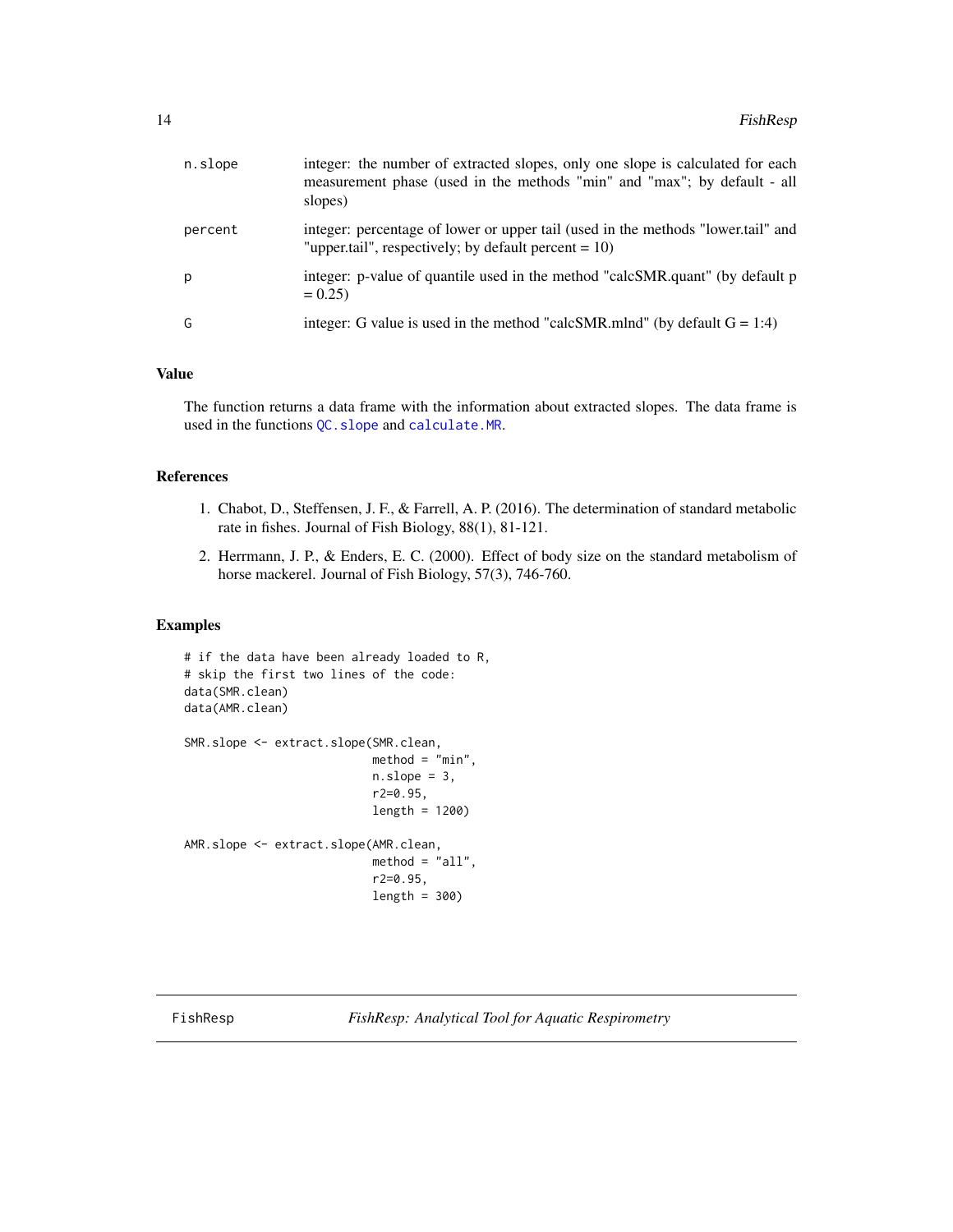#### <span id="page-14-0"></span>import.meas 15

#### Description

Calculates metabolic rate of fish and other aquatic organisms measured using an intermittent-flow respirometry approach. The tool is used to run a set of graphical QC tests of raw respirometry data, correct it for background respiration and chamber effect, filter and extract target values of absolute and mass-specific metabolic rate. Experimental design should include background respiration tests and measuring of one or more metabolic rate traits. The R package is ideally integrated with the pump controller 'PumpResp' and the DO meter 'SensResp' (open-source hardware by FishResp). Raw respirometry data can be also imported from 'AquaResp' (free software), 'AutoResp', ('LoligoSystems'), 'OxyView' ('PreSens'), 'Pyro Oxygen Logger' ('PyroScience'), and 'Q-box Aqua' ('QubitSystems').

#### Author(s)

Sergey Morozov <sergey.morozov@helsinki.fi> Scott McCairns <scott.mccairns@inra.fr>

#### References

Before using the R package 'FishResp', we recommend reading the publication describing this software and two keystone reviews devoted to metabolic rate measurements of fish using an intermittentflow approach:

- 1. Morozov, S., McCairns, R. J. S., Merila, J. (2019). FishResp: R package and GUI application for analysis of aquatic respirometry data. Conservation Physiology, 7(1), coz003.
- 2. Clark, T. D., Sandblom, E., Jutfelt, F. (2013). Aerobic scope measurements of fishes in an era of climate change: respirometry, relevance and recommendations. Journal of Experimental Biology, 216(15), 2771-2782.
- 3. Svendsen, M. B. S., Bushnell, P. G., Steffensen, J. F. (2016). Design and setup of intermittentflow respirometry system for aquatic organisms. Journal of Fish Biology, 88(1), 26-50.

<span id="page-14-1"></span>import.meas *Import Raw Data of Metabolic Rate Measurements*

#### **Description**

The function is used to import raw data of metabolic rate measurements to R environment.

#### Usage

```
import.meas(file, info.data,
            n.chamber = c(1,2,3,4,5,6,7,8),
            logger = c("AutoResp", "FishResp", "QboxAqua"),
            date.format = c("DMY", "MDY", "YMD"),
            start.measure = "00:00:00",
            stop.measure = "23:59:59",
            set.date.time = NA,
            meas.to.wait = 0,
            plot.temperature = TRUE,
            plot.oxygen = TRUE)
```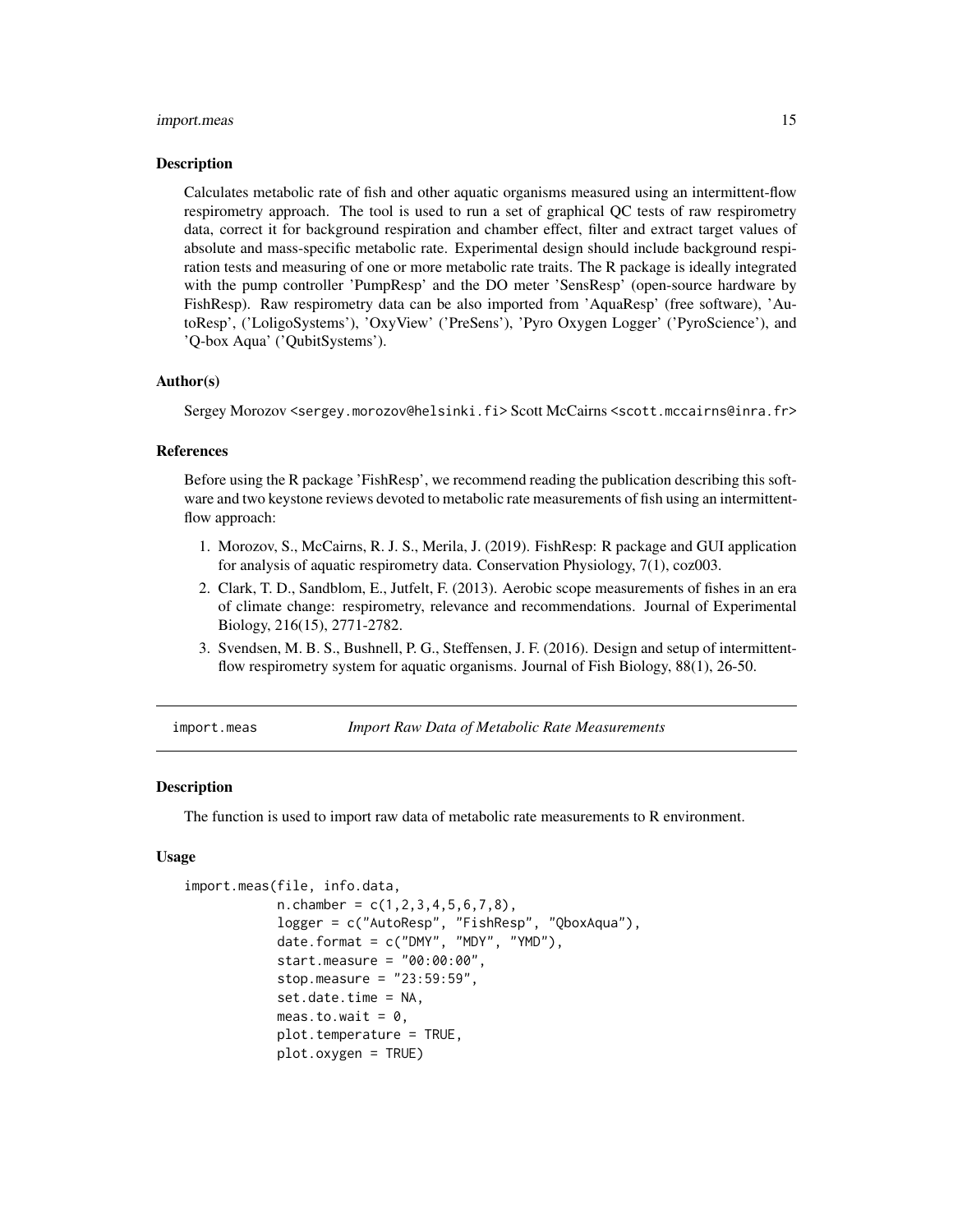# <span id="page-15-0"></span>Arguments

| file             | the name of a file which raw data of metabolic rate measurements are to be read<br>from                                                                                                                                                                                                                                                                                                                                                                                                                          |
|------------------|------------------------------------------------------------------------------------------------------------------------------------------------------------------------------------------------------------------------------------------------------------------------------------------------------------------------------------------------------------------------------------------------------------------------------------------------------------------------------------------------------------------|
| info.data        | a data frame obtained by using the function input.info                                                                                                                                                                                                                                                                                                                                                                                                                                                           |
| n.chamber        | integer: the number of chambers used in an experiment (including empty ones)                                                                                                                                                                                                                                                                                                                                                                                                                                     |
| logger           | string: the name of a logger software used for intermittent-flow respirometry                                                                                                                                                                                                                                                                                                                                                                                                                                    |
|                  | • 'AutoResp' if you use commercial software by 'Loligo Systems'<br>• 'FishResp' if you use free software 'AquaResp' in combination with equip-<br>ment produced by 'PreSens' or 'Pyroscience', please convert data to the<br>'FishResp' format using the functions presens. aquaresp or pyroscience. aquaresp,<br>respectively.<br>If you do not use commercial software or 'AquaResp' for running intermittent-<br>flow respirometry, adjust raw data manually to the 'FishResp' format (see<br>Details below). |
|                  | • 'QboxAqua' if you use commercial software by 'Qubit Systems'                                                                                                                                                                                                                                                                                                                                                                                                                                                   |
| date.format      | string: date format (DMY, MDY or YMD)                                                                                                                                                                                                                                                                                                                                                                                                                                                                            |
| start.measure    | chron: time when metabolic rate measurements are started                                                                                                                                                                                                                                                                                                                                                                                                                                                         |
| stop.measure     | chron: time when metabolic rate measurements are finished                                                                                                                                                                                                                                                                                                                                                                                                                                                        |
| set.date.time    | chron: this parameter is turned off by default and needed to be specified only<br>if raw data were recorded by 'Q-box Aqua' logger software. Specifically, in-<br>put the date and time when .cmbl file was built in one of the following formats:<br>"dd/mm/yyyy/hh:mm:ss", "mm/dd/yyyy/hh:mm:ss", or "yyyy/mm/dd/hh:mm:ss"<br>(in accourdance to the chosen date.format parameter).                                                                                                                            |
| meas.to.wait     | integer: the number of first rows for each measurement phase (M) which should<br>be reassigned to the wait phase (W). The parameter should be used when the<br>wait phase (W) is absent (e.g. in 'Q-box Aqua' logger software) or not long<br>enough to eliminate non-linear change in DO concentration over time from the<br>measurement phase (M) after shutting off water supply from the ambient water<br>source.                                                                                            |
| plot.temperature |                                                                                                                                                                                                                                                                                                                                                                                                                                                                                                                  |
|                  | logical: if TRUE then the graph of raw temperature data is plotted                                                                                                                                                                                                                                                                                                                                                                                                                                               |
| plot.oxygen      | logical: if TRUE then the graph of raw oxygen data is plotted                                                                                                                                                                                                                                                                                                                                                                                                                                                    |

# Details

If you use closed respirometry approach, please standardize raw data. The example of "FishResp" format for 4-channel respirometry system is shown here:

| Date&Time              |    |  | Phase Temp.1 $Ox.1$ Temp.2 $Ox.2$ Temp.3 $Ox.3$ Temp.4 $Ox.4$ |  |  |  |
|------------------------|----|--|---------------------------------------------------------------|--|--|--|
| 19/08/2016/18:47:20 F1 |    |  | 24.49 7.78 24.56 7.73 24.49 7.78 24.56 7.73                   |  |  |  |
| 19/08/2016/18:47:21 F1 |    |  | 24.49 7.78 24.56 7.73 24.49 7.78 24.56 7.73                   |  |  |  |
| 19/08/2016/18:47:22    | M1 |  | 24.49 7.77 24.56 7.72 24.49 7.78 24.56 7.73                   |  |  |  |
| 19/08/2016/18:47:23 M1 |    |  | 24.49 7.76 24.56 7.72 24.49 7.78 24.56 7.73                   |  |  |  |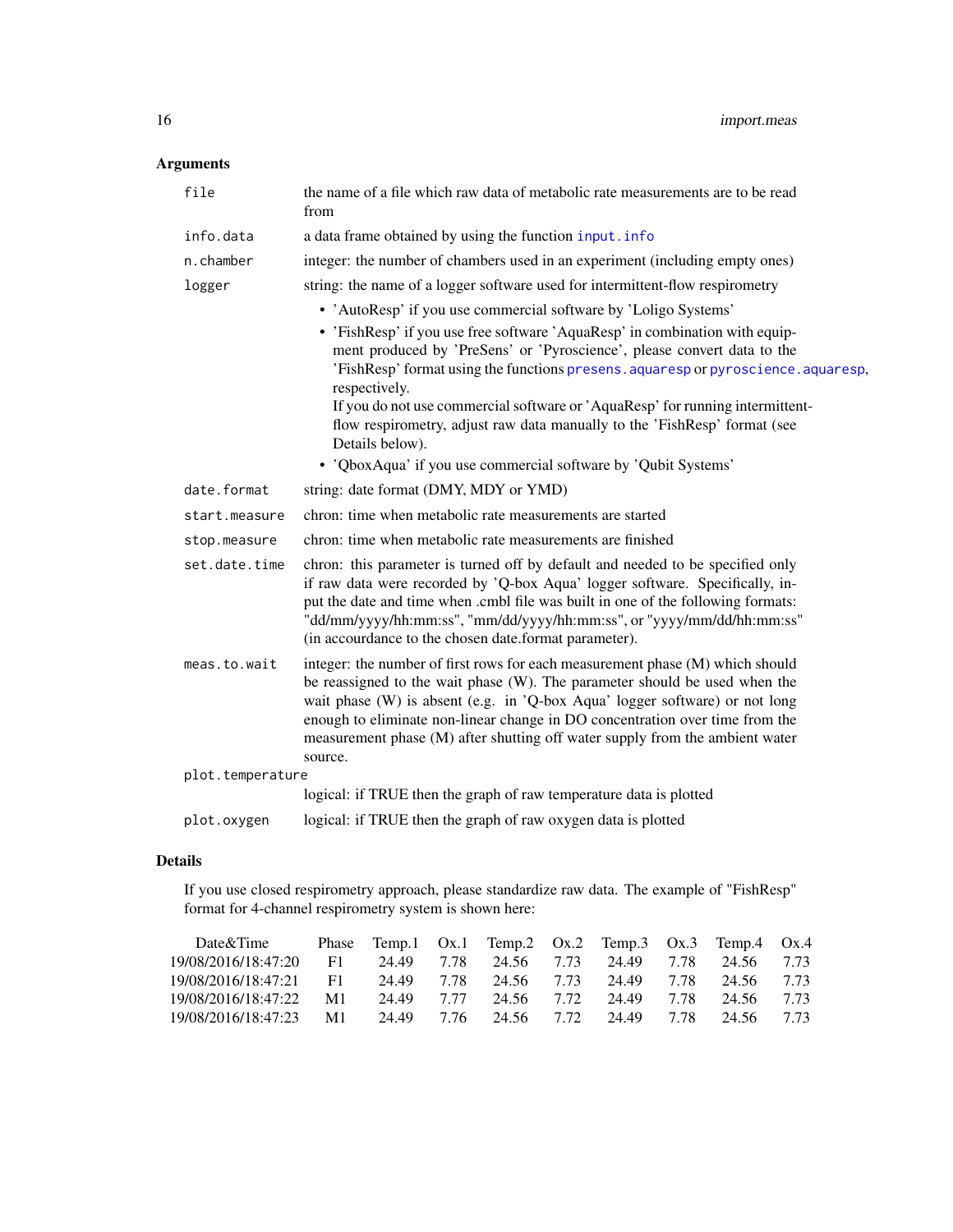#### <span id="page-16-0"></span>import.meas and the state of the state of the state of the state of the state of the state of the state of the state of the state of the state of the state of the state of the state of the state of the state of the state o

where the items are:

- Date&Time should be represented in one of the following formats: "dd/mm/yyyy/hh:mm:ss", "mm/dd/yyyy/hh:mm:ss", or "yyyy/mm/dd/hh:mm:ss". Time step-interval is one second: one row of data per second.
- Phase should have at least two levels: M (measurement) and F (flush). The ordinal number of a phase should be attached to the level of a phase: F1, M1, F2, M2 ...
- Temp.1 contains values of water temperature in Celsius  $(C<sup>o</sup>)$  for Chamber 1
- Ox.1 contains values of dissolved oxygen measured in 'mg/L', 'mmol/L' or 'ml/L' for Chamber 1. If other measurement units were used, convert them to 'mg/L', 'mmol/L' or 'ml/L' using the function [convert.respirometry](#page-6-1) or [convert.rMR](#page-7-1).

• ...

#### Value

The function returns a data frame containing standardized raw data of metabolic rate measurements. The data frame should be used in the function [correct.meas](#page-9-1) to correct metabolic rate measurements for background respiration.

```
# Import raw data for standard and active metabolic
# rate measurements (SMR and AMR, respectively)
# if the data have been already loaded to R,
# skip the first line of the code:
data(info)
## Not run:
SMR.path = system.file("extdata/stickleback/SMR_raw.txt.xz", package = "FishResp")
SMR.raw <- import.meas(file = SMR.path,
                       info.data = info,
                       logger = "AutoResp",
                       n.chamber = 4,
                       date.format = "DMY",
                       start.measure = "22:00:00",
                       stop.measure = "06:00:00",
                       plot.temperature = TRUE,
                       plot.oxygen = TRUE)
AMR.path = system.file("extdata/stickleback/AMR_raw.txt.xz", package = "FishResp")
AMR.raw <- import.meas(file = AMR.path,
                       info.data = info,
                       logger = "AutoResp",
                       n.chamber = 4,
                       date.format = "DMY",
                       plot.temperature = TRUE,
                       plot.oxygen = TRUE)
# an example for importing raw data recorded by 'Q-box Aqua'
qbox.path = system.file("extdata/qboxaqua/qboxaqua.csv", package = "FishResp")
RMR.raw <- import.meas(file = qbox.path,
```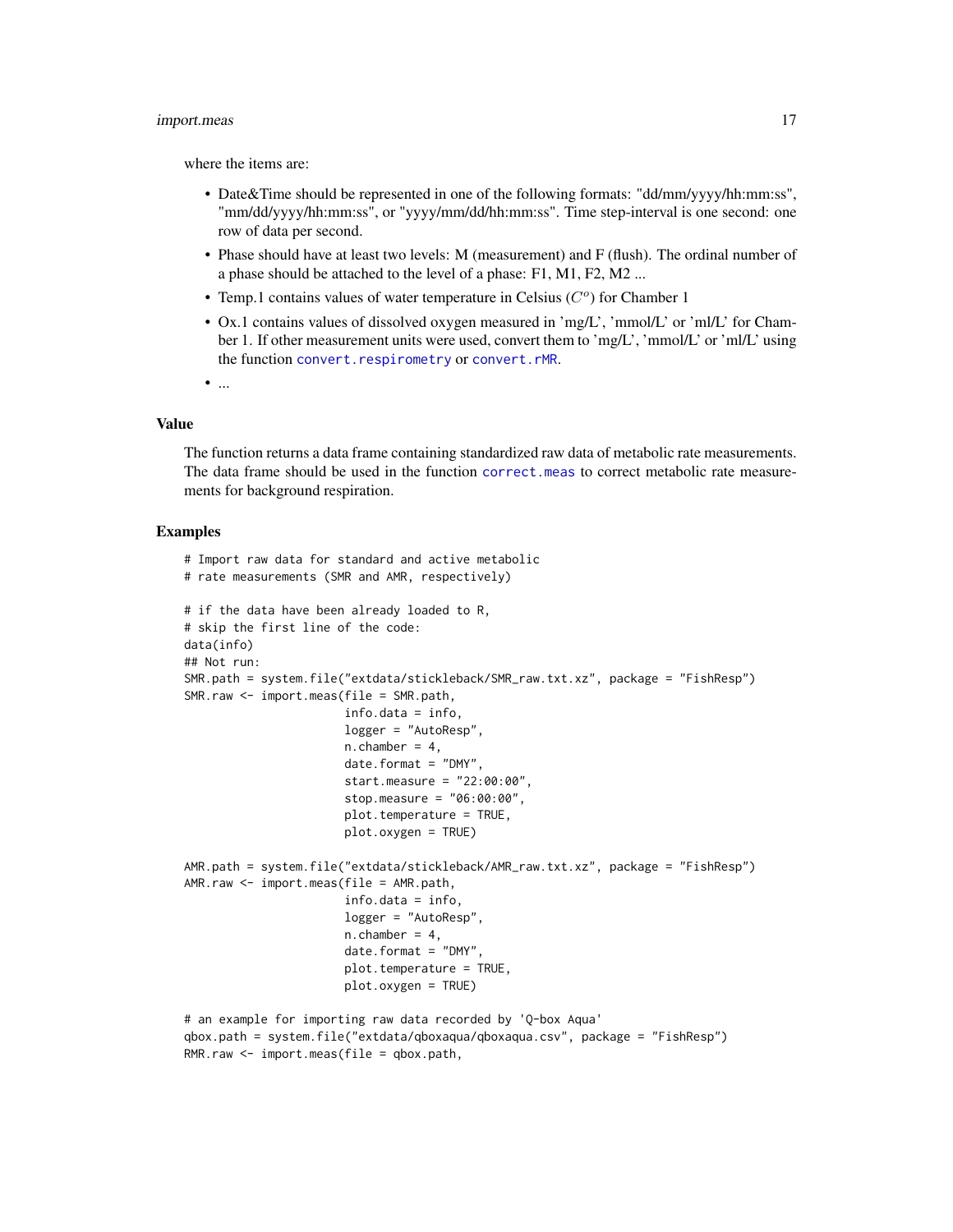```
info.data = info,
logger = "QboxAqua",
n.chamber = 1,
date.format = "DMY",start.measure = "23:30:00",
stop.measure = "01:00:00",
set.date.time = "23/02/2014/23:30:22",
meas.to.wait = 200,
plot.temperature = TRUE,
plot.oxygen = TRUE)
```
## End(Not run)

<span id="page-17-1"></span>import.test *Import Background Respiration Data*

# Description

The function is used to import raw data of background respiration to R environment. The test should be done immediately before and/or after the actual metabolic rate measurements (pre-test and post-test, respectively).

# Usage

```
import.test(file, info.data,
            n.chamber = c(1,2,3,4,5,6,7,8),
            logger = c("AutoResp", "FishResp", "QboxAqua"),
            meas.to.wait = 0,
            plot.temperature = TRUE,
            plot.oxygen = TRUE)
```
# Arguments

| file      | the name of a file which the pre- or post-test data are to be read from. Note, if<br>the file contains more than one measurement phase (e.g. M1 and M2), only the<br>first one $(M1)$ will be imported in R.                                                                                                                                                                                                                                                                                                                                                                                       |
|-----------|----------------------------------------------------------------------------------------------------------------------------------------------------------------------------------------------------------------------------------------------------------------------------------------------------------------------------------------------------------------------------------------------------------------------------------------------------------------------------------------------------------------------------------------------------------------------------------------------------|
| info.data | a data frame obtained by using the function input. info                                                                                                                                                                                                                                                                                                                                                                                                                                                                                                                                            |
| n.chamber | integer: the number of chambers used in an experiment (including empty ones)                                                                                                                                                                                                                                                                                                                                                                                                                                                                                                                       |
| logger    | string: the name of a logger software used for intermittent-flow respirometry:<br>• 'AutoResp' if you use commercial software by 'Loligo Systems'<br>• 'FishResp' if you use free software 'AquaResp' in combination with equip-<br>ment produced by 'PreSens' or 'Pyroscience', please convert data to the<br>'FishResp' format using the functions presens. aquaresp or pyroscience. aquaresp,<br>respectively.<br>If you do not use commercial software or 'AquaResp' for running intermittent-<br>flow respirometry, adjust raw data manually to the 'FishResp' format (see<br>Details below). |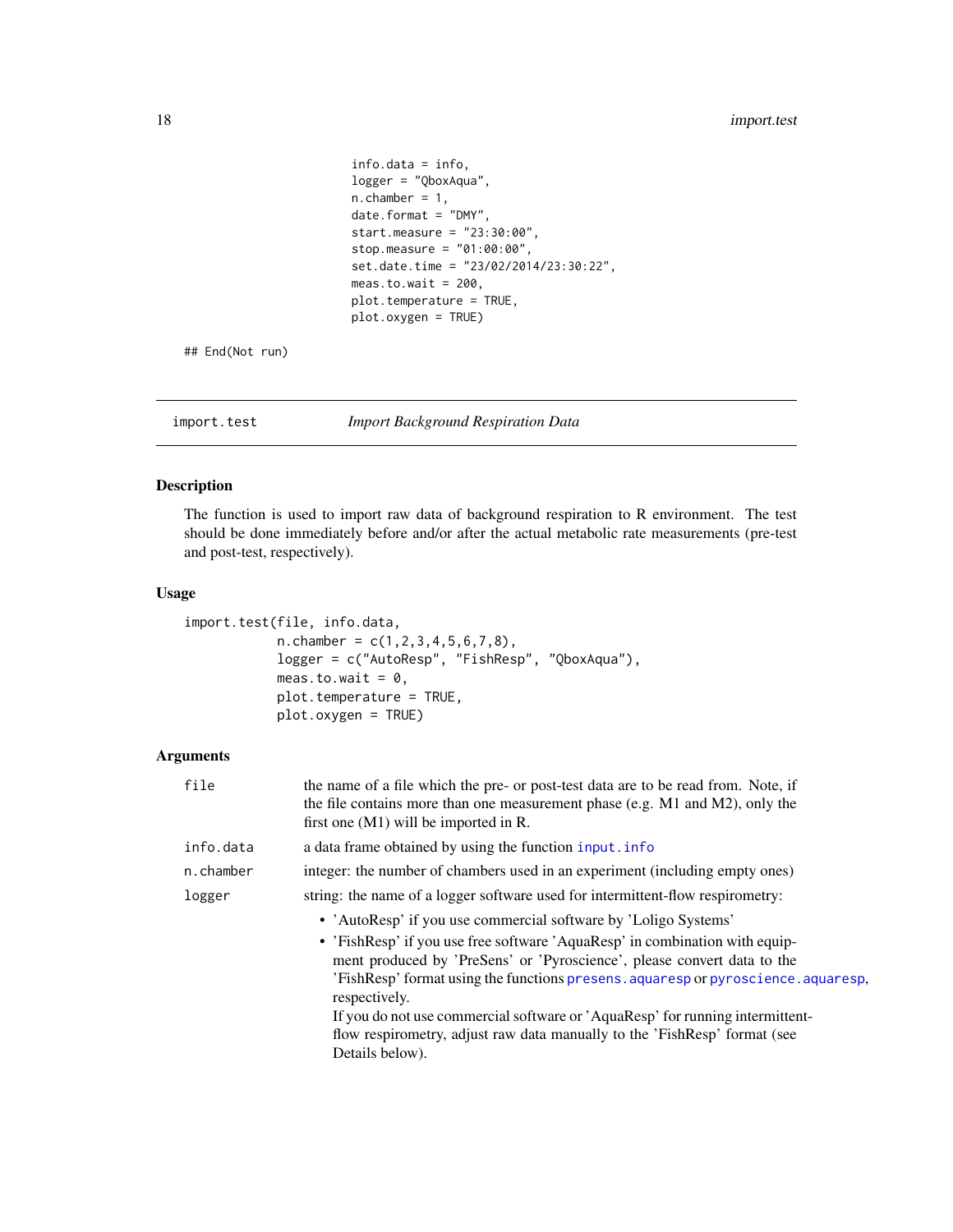• 'QboxAqua' if you use commercial software by 'Qubit Systems'

<span id="page-18-0"></span>meas.to.wait integer: the number of first rows for each measurement phase (M) which should be reassigned to the wait phase (W). The parameter should be used when the wait phase (W) is absent (e.g. in 'Q-box Aqua' logger software) or not long enough to eliminate non-linear change in DO concentration over time from the measurement phase (M) after shutting off water supply from the ambient water source.

| plot.temperature |                                                                    |
|------------------|--------------------------------------------------------------------|
|                  | logical: if TRUE then the graph of raw temperature data is plotted |
| plot.oxygen      | logical: if TRUE then the graph of raw oxygen data is plotted      |

#### Details

Do not use this function if an empty chamber is used for controlling background respiration in parallel with actual metabolic rate measurements. See about application of 'parallel' method in the function [correct.meas](#page-9-1)

If you use closed respirometry approach, please standardize raw data. The example of "FishResp" format for 4-channel respirometry system is shown here:

| Date&Time              |      |            |      | Phase Temp.1 $Ox.1$ Temp.2 $Ox.2$ Temp.3 $Ox.3$ Temp.4 $Ox.4$ |                                  |      |                       |      |
|------------------------|------|------------|------|---------------------------------------------------------------|----------------------------------|------|-----------------------|------|
| 19/08/2016/18:47:20    | - F1 | 24.49 7.78 |      | 24.56 7.73                                                    |                                  |      | 24.49 7.78 24.56 7.73 |      |
| 19/08/2016/18:47:21 F1 |      | 24.49 7.78 |      |                                                               | 24.56 7.73 24.49 7.78 24.56 7.73 |      |                       |      |
| 19/08/2016/18:47:22    | M1   | 24.49 7.77 |      | 24.56 7.72                                                    | 24.49 7.78                       |      | 24.56 7.73            |      |
| 19/08/2016/18:47:23    | M1   | 24.49      | 7.76 | 24.56 7.72                                                    | 24.49                            | 7.78 | 24.56                 | 7.73 |

where the items are:

- Date&Time should be represented in one of the following formats: "dd/mm/yyyy/hh:mm:ss", "mm/dd/yyyy/hh:mm:ss", or "yyyy/mm/dd/hh:mm:ss". Time step-interval is one second: one row of data per second.
- Phase should have at least two levels: M (measurement) and F (flush). The ordinal number of a phase should be attached to the level of a phase: F1, M1, F2, M2 ...
- Temp.1 contains values of water temperature in Celsius  $(C<sup>o</sup>)$  for Chamber 1
- Ox.1 contains values of dissolved oxygen measured in 'mg/L', 'mmol/L' or 'ml/L' for Chamber 1. If other measurement units were used, convert them to 'mg/L', 'mmol/L' or 'ml/L' using the function [convert.respirometry](#page-6-1) or [convert.rMR](#page-7-1).

• ...

#### Value

The function returns a data frame containing standardized raw data of a background respiration test. The data frame should be used in the function [correct.meas](#page-9-1) to correct metabolic rate measurements for background respiration.

# Examples

# Import raw data for pre- and post-tests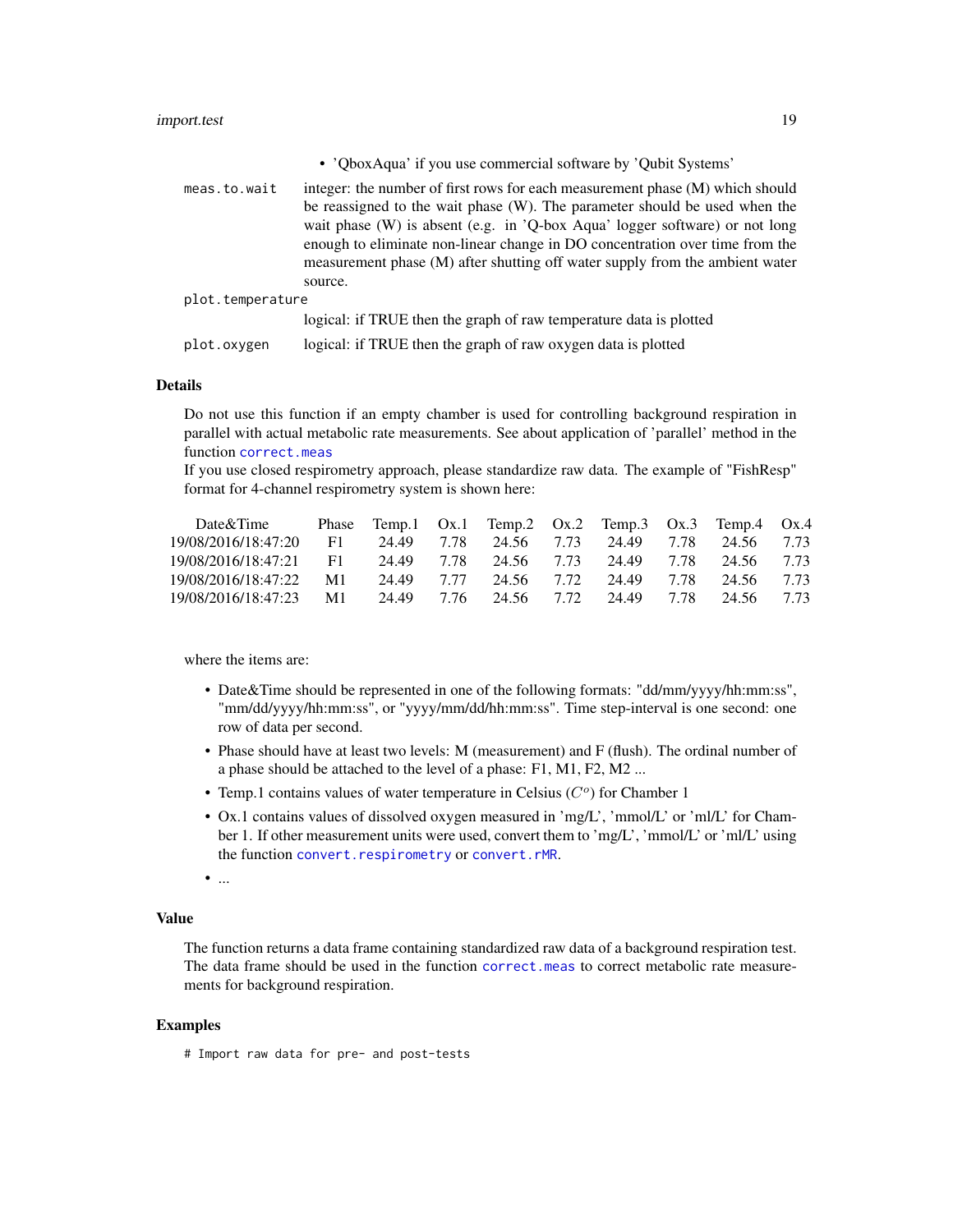```
# if the data have been already loaded to R,
# skip the first line of the code:
data(info)
pre.path = system.file("extdata/stickleback/pre_raw.txt.xz", package = "FishResp")
pre <- import.test(pre.path,
                   info.data = info,
                   logger = "AutoResp",
                   n.chamber = 4,
                   plot.temperature = TRUE,
                   plot.oxygen = TRUE)
post.path = system.file("extdata/stickleback/post_raw.txt.xz", package = "FishResp")
post <- import.test(post.path,
                    info.data = info,
                    logger = "AutoResp",
                    n.chamber = 4,
                    plot.temperature = TRUE,
                    plot.oxygen = TRUE)
```
info *Info about Individuals and Chambers*

# Description

A dataset contains the information about individuals (three-spined sticklebacks) and chambers (Blazka-type, 250 mL) which were input manually in the function [input.info](#page-20-1))

#### Usage

info

# Format

A data frame with 4 rows and 4 variables:

ID ID of an animal

**Mass** wet mass of an animal  $(g)$ 

Volume the volume of a chamber (mL)

DO.unit the measure unit of DO concentration

<span id="page-19-0"></span>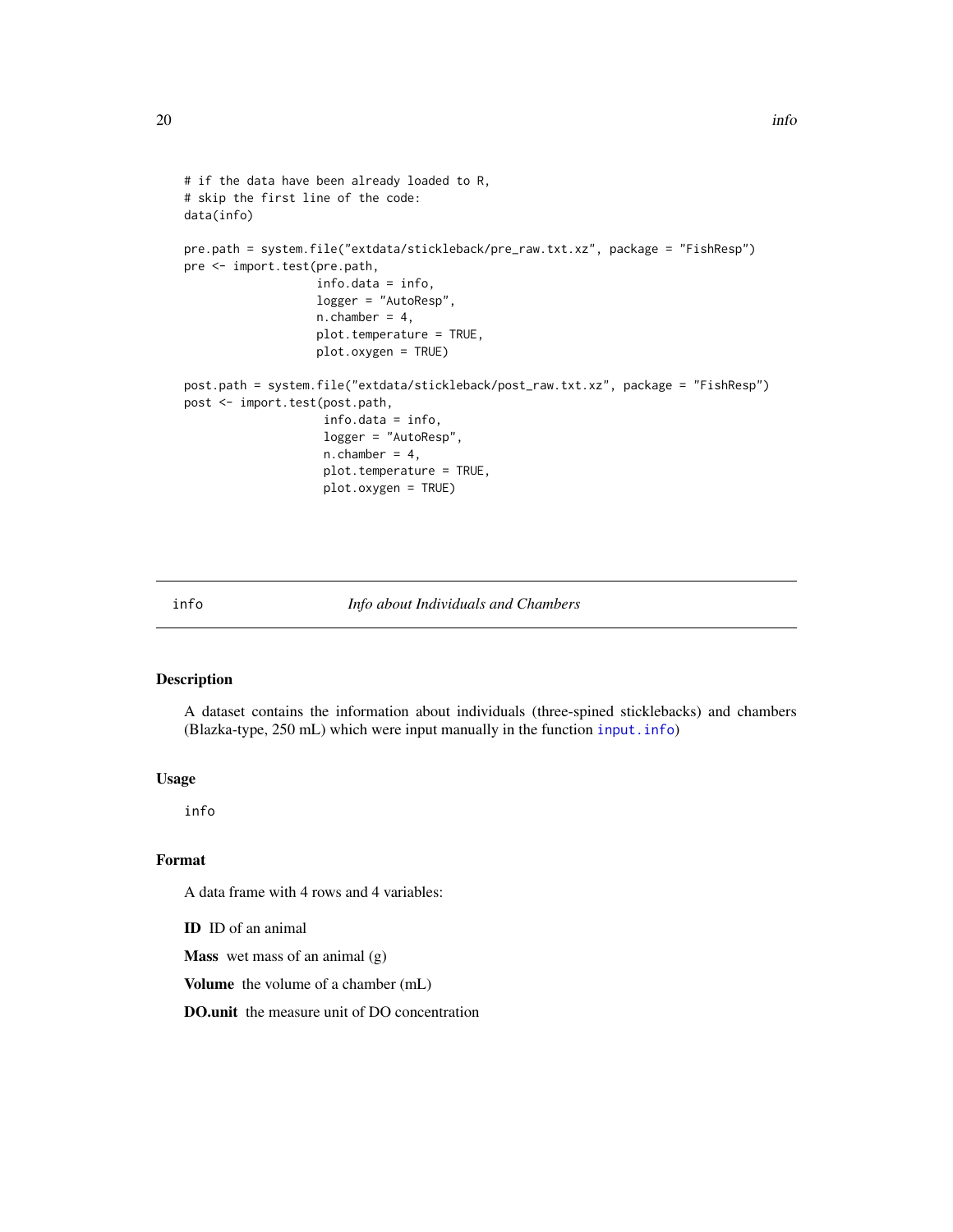<span id="page-20-1"></span><span id="page-20-0"></span>

The function is used to input manually the information required for metabolic rate calculations: ID and wet mass of individuals, volume of chambers. Values of those parameters should be filled in the same order in a vector format replacing default NA values in the template. In addition, specify which unit has been used to measure dissolved oxygen concentration.

#### Usage

 $input.info(ID = c(NA, NA, NA, NA, NA, NA, NA, NA)$ ,  $Mass = c(NA, NA, NA, NA, NA, NA, NA, NA)$ , Volume = c(NA, NA, NA, NA, NA, NA, NA, NA), DO.unit =  $c("mg/L", "mmol/L", "ml/L"))$ 

# Arguments

| ID      | string: ID of fish or another aquatic organism                                                                                                                                                                                                |
|---------|-----------------------------------------------------------------------------------------------------------------------------------------------------------------------------------------------------------------------------------------------|
| Mass    | numeric: wet mass of an individual in grams $(g)$                                                                                                                                                                                             |
| Volume  | numeric: the volume of a chamber in milliliters (mL) or the whole respirometry<br>loop (if measured)                                                                                                                                          |
| DO.unit | character: dissolved oxygen used in raw data should be measured in 'mg/L',<br>'mmol/L' or 'ml/L'. If other measurement units were used, convert them to<br>'mg/L', 'mmol/L' or 'ml/L' using the function convert.respirometry or convert.rMR. |

# Details

It is especially important to keep such format of vectors when not the full number of individuals is in a multi-channel respirometry system. E.g.: if you use a 4-channel respirometry system with three fish and only Chamber 1 is empty, but data are still collected from there, do not remove NA values for that chamber to prevent the shift of actual data between the chambers.

#### Value

The function returns a data frame with four columns: "ID", "Mass", "Volume", "DO.unit". The data frame is used in the functions [import.test](#page-17-1), [import.meas](#page-14-1), and [correct.meas](#page-9-1).

```
# Four sticklebacks in a 4-channel respirometry system
info <- input.info(ID = c("Stickleback_1", "Stickleback_2",
                          "Stickleback_3", "Stickleback_4"),
                   Mass = c(1.86, 1.92, 2.23, 1.80),
                   Volume = c(250, 250, 250, 250),
                   DO.unit = mg/L")
```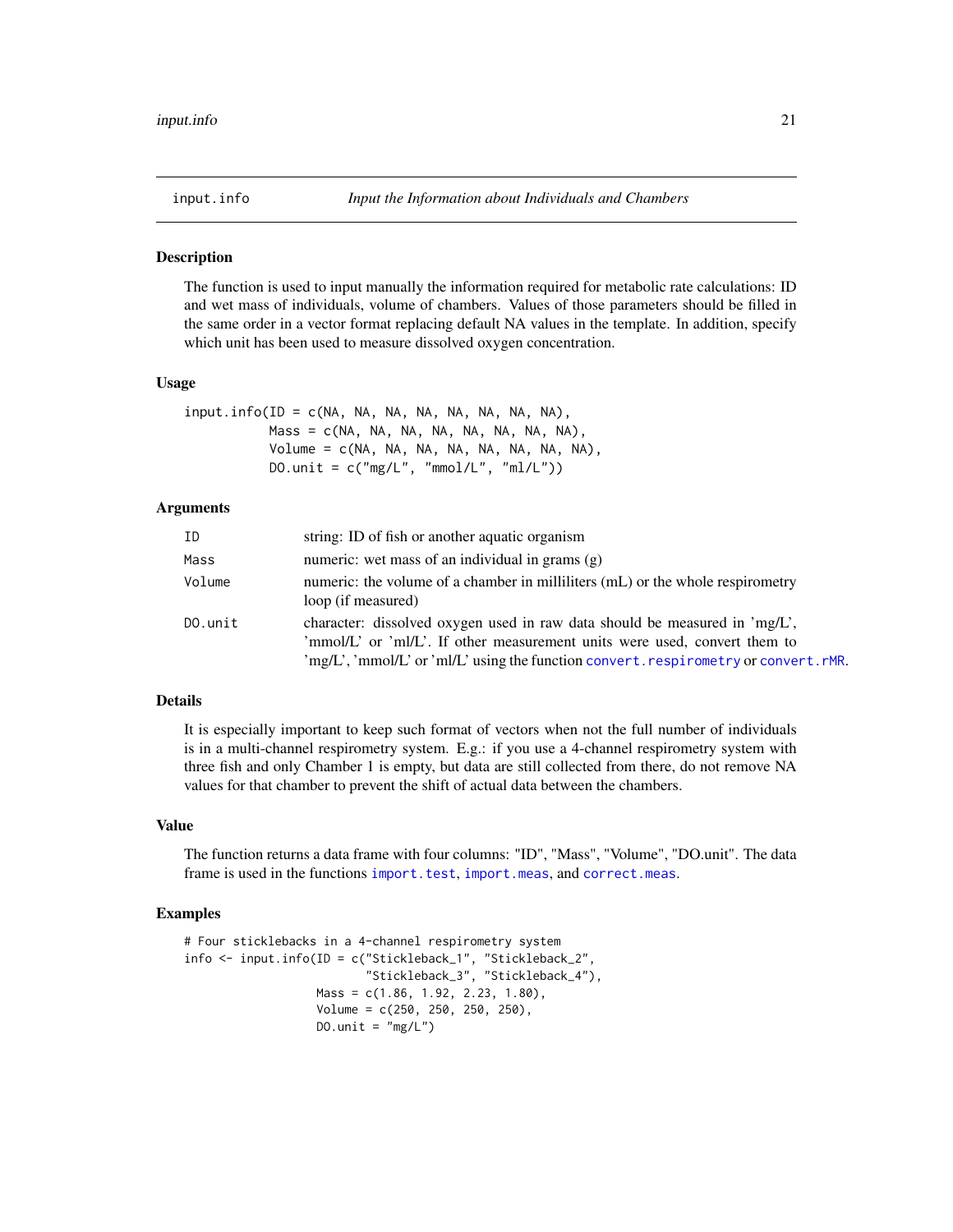<span id="page-21-0"></span>

A dataset contains raw data of a background test conducted before metabolic rate measurements (post-test), obtained by using the function [import.test](#page-17-1).

# Usage

post

# Format

A data frame with 2400 rows and 7 variables:

Chamber.No the number of a chamber

Test a constant string "test"

Time ordinal number of seconds in each measurement phase (1-600)

Init.O2 initial level of dissolved oxygen (mgO2/L)

Temp temperature at each second  $(C<sup>o</sup>)$ 

O2 actual level of dissolved oxygen at each second (mgO2/L)

delta. $O2$  the difference between actual and initial  $O<sub>2</sub>$ 

pre *Pre Raw Data*

# Description

A dataset contains raw data of a background test conducted before metabolic rate measurements (pre-test), obtained by using the function [import.test](#page-17-1).

#### Usage

pre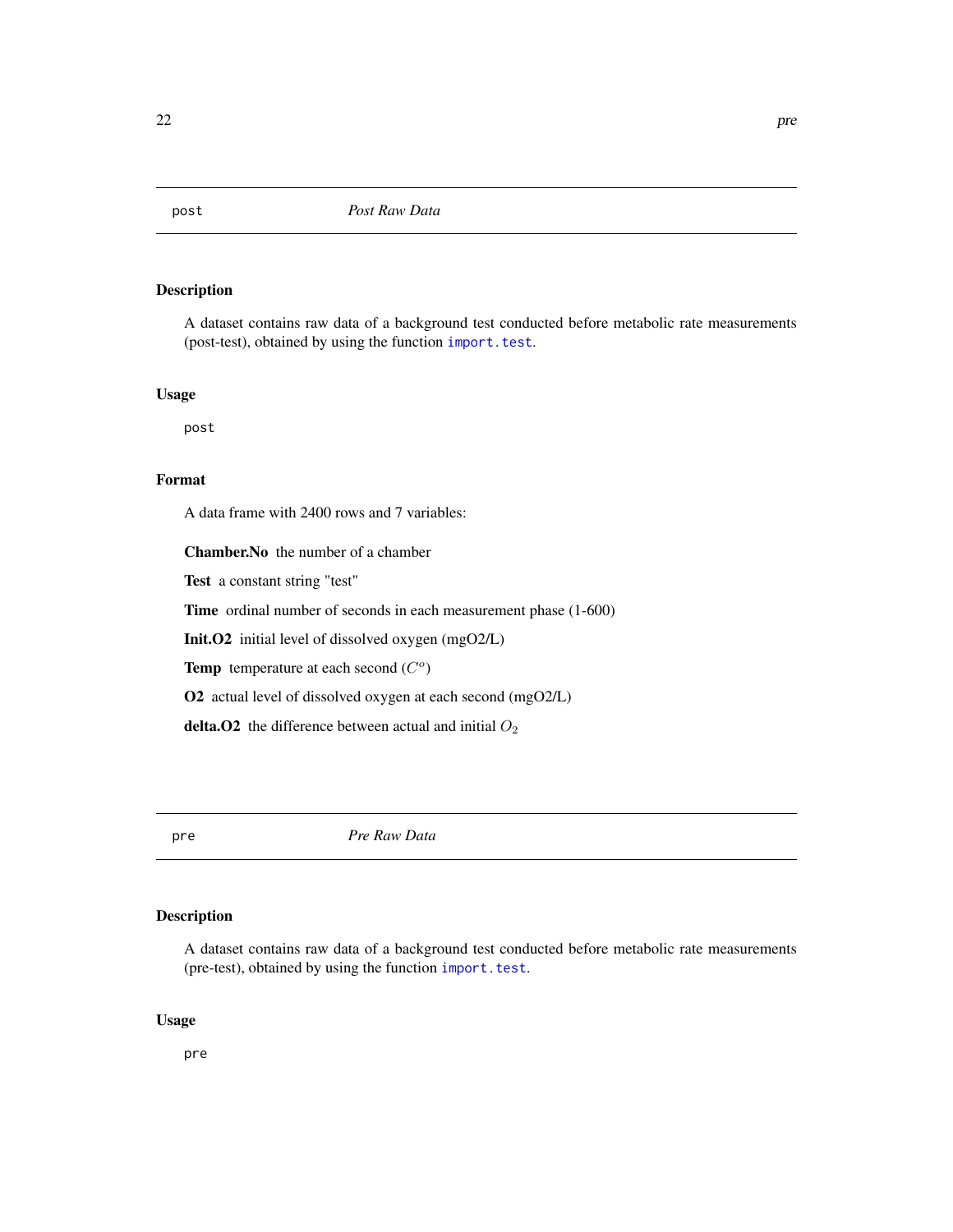# <span id="page-22-0"></span>prepare.data 23

# Format

A data frame with 4800 rows and 7 variables:

Chamber.No the number of a chamber Test a constant string "test" Time ordinal number of seconds in each measurement phase  $(1-1200)$ Init.O2 initial level of dissolved oxygen (mgO2/L) Temp temperature at each second  $(C<sup>o</sup>)$ O2 actual level of dissolved oxygen at each second (mgO2/L) delta. O2 the difference between actual and initial  $O_2$ 

prepare.data *Prepare Raw Respirometry Data*

# **Description**

This function is used for preparation of raw data in the FishResp format before the actual respirometry analysis. As namely, the function will create measurement points for each second (the required FishResp format) if the time interval between two measurement points is more than one second. In addition, low and high thresold for both dissolved oxygen and water temperature might be applied here. The measurement points beyond the threshold(s) will be transformed to NA (be careful if use the 'parallel' method for background respiration correction as it might transform DO or Temp to NA as well).

# Usage

```
prepare.data(import.file, export.file,
             date.format = c("DMY", "MDY", "YMD"),
             DO.low = NA, DO.high = NA,Temp.low = NA, Temp.high = NA)
```
# Arguments

| import.file | the name of a file with raw respirometry data which should be imported for raw<br>data preparation |
|-------------|----------------------------------------------------------------------------------------------------|
| export.file | the name of a file with results of raw data preparation                                            |
| date.format | string: date format (DMY, MDY or YMD), where $D = day$ , $M =$ month, $Y - year$ .                 |
| DO. low     | numeric: the low threshold defining a minimum accepted value for dissolved<br>oxygen(DO)           |
| DO.high     | numeric: the high threshold defining a maximum accepted value for dissolved<br>oxygen (DO)         |
| Temp.low    | numeric: the low threshold defining a minimum accepted value for water tem-<br>perature (Temp)     |
| Temp.high   | numeric: the high threshold defining a maximum accepted value for water tem-<br>perature (Temp)    |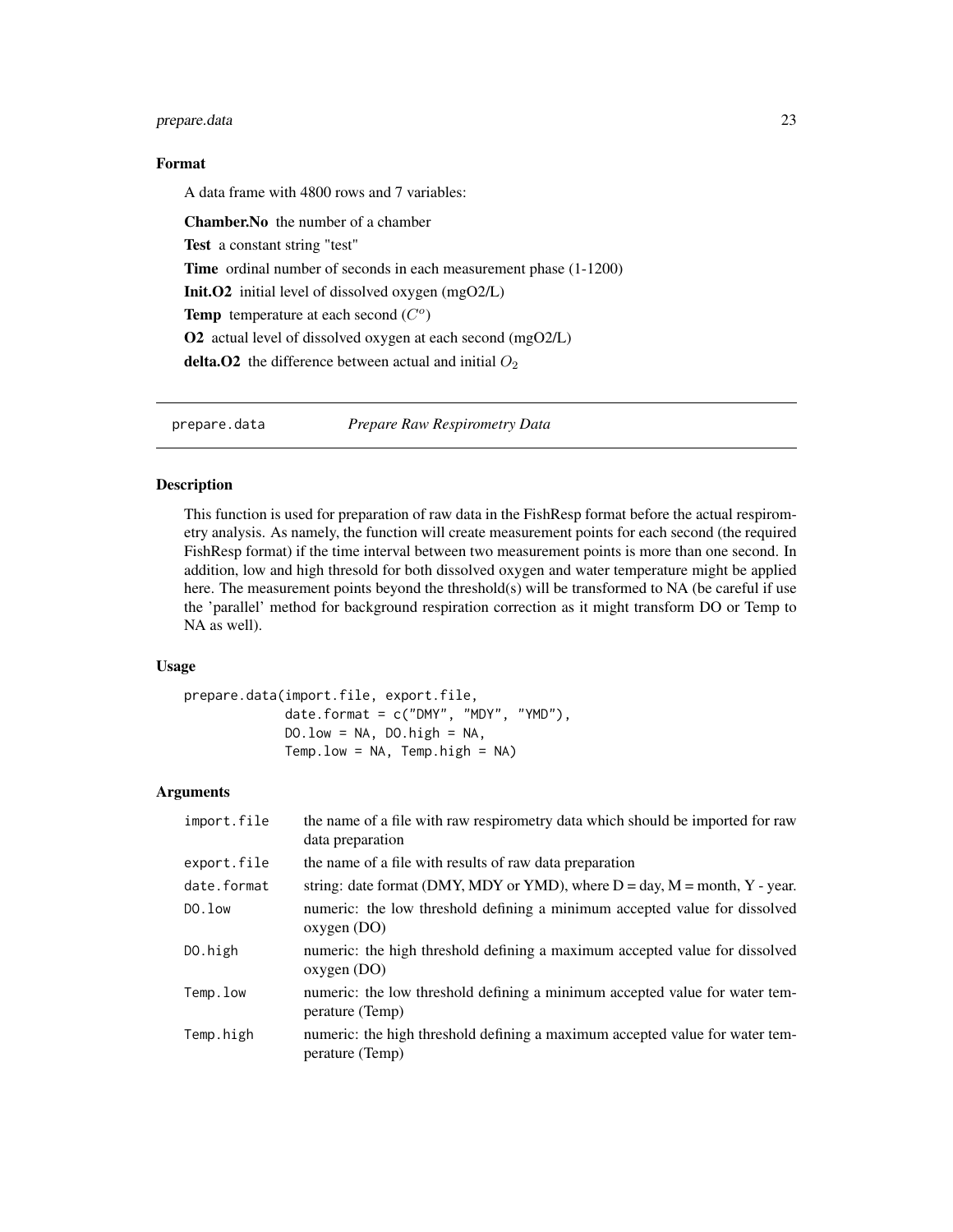### <span id="page-23-0"></span>Value

The function exports a data file with one second interval between measurement points and excluded data beyond the defined threshold(s)

# Examples

```
## Not run:
amphipod.path = system.file("extdata/amphipod/amphipod.txt",
                 package = "FishResp")
prepare.data(import.file = amphipod.path,
             export.file = "amphipod_corrected.txt",
             date.format = "DMY",
             DO.low = 0.5,
             DO.high = 12)
## End(Not run)
```
<span id="page-23-1"></span>

| presens.aquaresp | Convert Respirometry Data from PreSens and AquaResp Software to |
|------------------|-----------------------------------------------------------------|
|                  | the FishResp Format                                             |

# Description

The function is used to convert raw data from 'OxyView' [\(PreSens\)](https://www.presens.de) and a summary file from 'AquaResp' [\(free software\)](https://www.aquaresp.com) to 'FishResp' format. This function should be applied before usage of the functions [import.test](#page-17-1) and [import.meas](#page-14-1). The output is a file containing raw respirometry data in the 'FishResp' format (see Details in [import.test](#page-17-1) to read more information about the 'FishResp' format)

# Usage

```
presens.aquaresp(presens.file,
                 aquaresp.file,
                 fishresp.file,
                 n.chamber = c(1, 2, 3, 4),
                 date.format = c("DMY", "MDY", "YMD"),
                 wait.phase = NA, measure.phase = NA)
```
#### Arguments

| presens.file  | the name of a file which contains raw data obtained from the 'OxyView' soft-<br>ware (PreSens)          |
|---------------|---------------------------------------------------------------------------------------------------------|
| aquaresp.file | the name of a file which contains summary data obtained from the 'AquaResp'<br>software (free software) |
| fishresp.file | the name of an exported file containing raw data in the 'FishResp' format                               |
| n.chamber     | integer: the number of chambers used in an experiment (including empty ones)                            |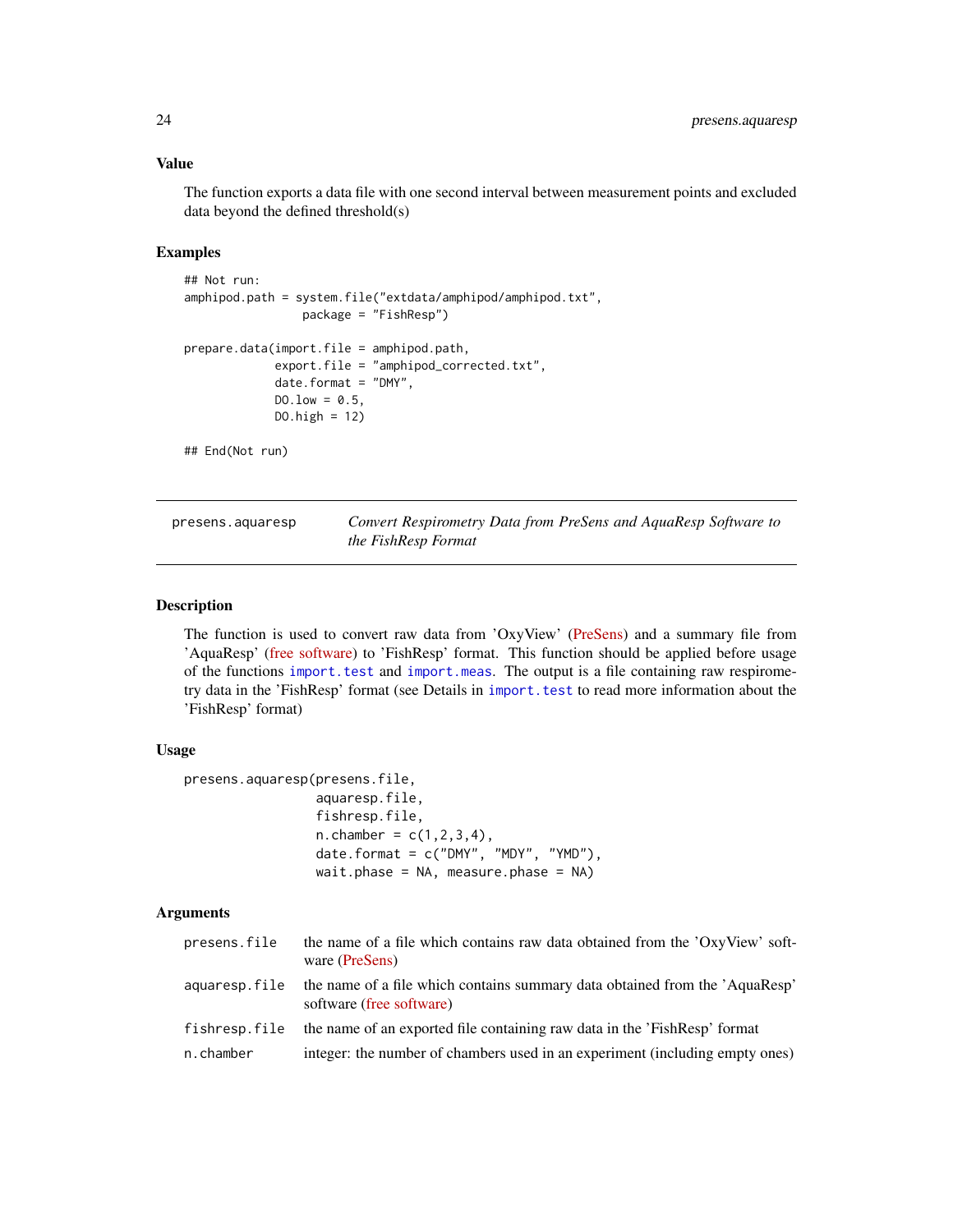<span id="page-24-0"></span>

| date.format   | string: date format (DMY, MDY or YMD) used in raw data obtained from the<br>'OxyView' software        |
|---------------|-------------------------------------------------------------------------------------------------------|
| wait.phase    | integer: duration of the wait phase (in seconds), see the 'AquaResp' summary<br>file (row $#5$ )      |
| measure.phase | integer: duration of the measure phase (in seconds), see the 'AquaResp' sum-<br>mary file (row $#6$ ) |

#### Value

The function exports a file containing raw data in the 'FishResp' format

#### Examples

```
## Not run:
presens.path.1 = system.file("extdata/presens/presens-ch1.txt",
                 package = "FishResp")
presens.path.2 = system.file("extdata/presens/presens-ch2.txt",
                 package = "FishResp")
presens.path.3 = system.file("extdata/presens/presens-ch3.txt",
                 package = "FishResp")
presens.path.4 = system.file("extdata/presens/presens-ch4.txt",
                 package = "FishResp")
aquaresp.path = system.file("extdata/presens/presens-aquaresp.txt",
                 package = "FishResp")
presens.aquaresp(presens.file = c(presens.path.1, presens.path.2,
                                 presens.path.3, presens.path.4),
                 aquaresp.file = aquaresp.path,
                 fishresp.file = "fishresp.txt",
                 date.format = "DMY",
                 n.chamber = 4,
                 wait.phase = 60,
                 measure.phase = 240)
## End(Not run)
```
<span id="page-24-1"></span>pyroscience.aquaresp *Convert Respirometry Data from PyroScience and AquaResp Software to the FishResp Format*

# **Description**

The function is used to convert raw data from 'Pyro Oxygen Logger' [\(PyroScience\)](https://www.pyroscience.com/) and a summary file from 'AquaResp' [\(free software\)](https://www.aquaresp.com) to 'FishResp' format. This function should be applied before usage of the functions [import.test](#page-17-1) and [import.meas](#page-14-1). The output is a file containing raw respirometry data in the 'FishResp' format (see Details in [import.test](#page-17-1) to read more information about the 'FishResp' format)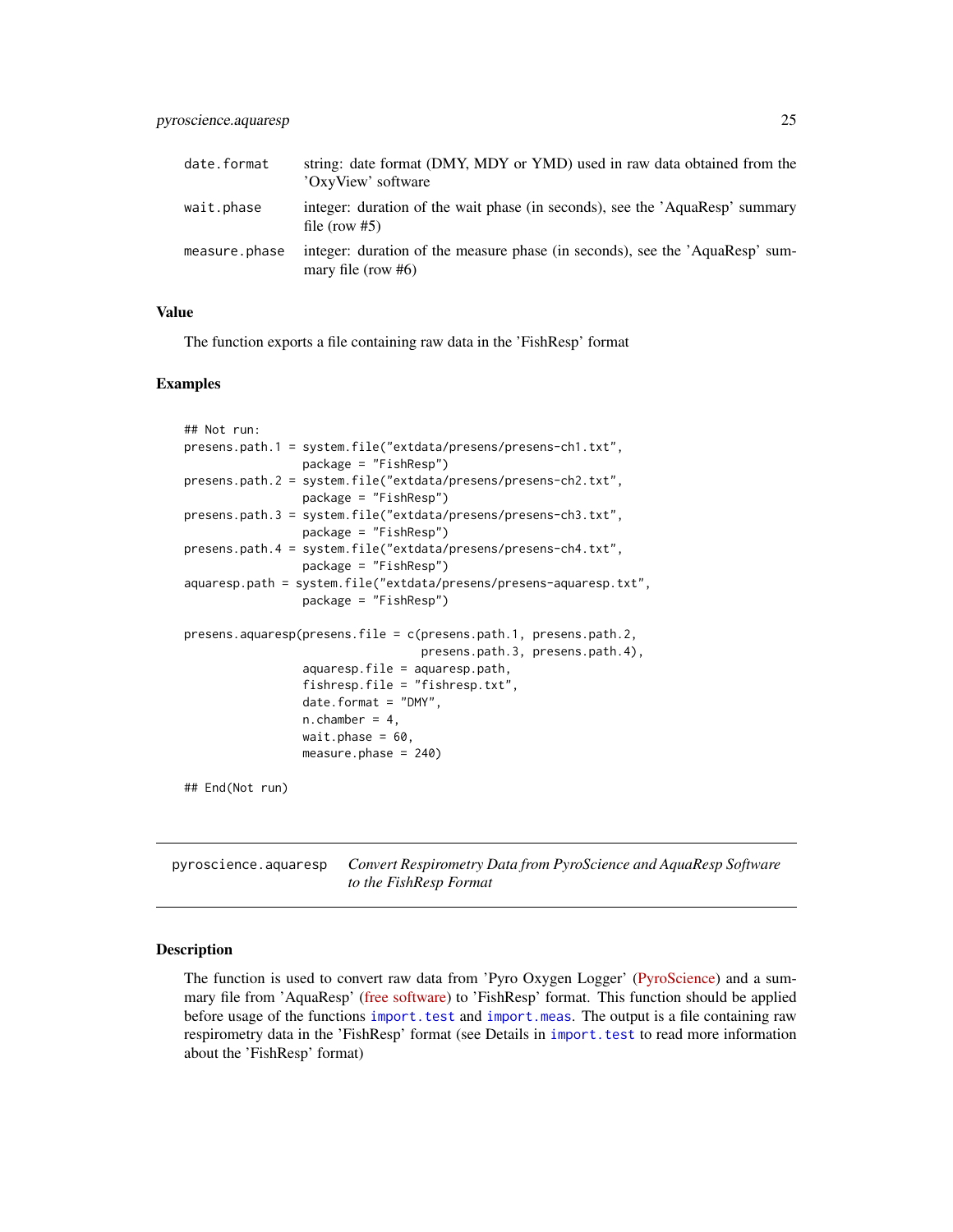# Usage

```
pyroscience.aquaresp(pyroscience.file,
                     aquaresp.file,
                     fishresp.file,
                     n.chamber = c(1, 2, 3, 4),
                     date.format = c("DMY", "MDY", "YMD"),
                     wait.phase = NA, measure.phase = NA)
```
# Arguments

| pyroscience.file |                                                                                                             |
|------------------|-------------------------------------------------------------------------------------------------------------|
|                  | the name of a file which contains raw data obtained from the 'Pyro Oxygen<br>Logger' software (PyroScience) |
| aquaresp.file    | the name of a file which contains summary data obtained from the 'AquaResp'<br>software (free software)     |
| fishresp.file    | the name of an exported file containing raw data in the 'FishResp' format                                   |
| n.chamber        | integer: the number of chambers used in an experiment (including empty ones)                                |
| date.format      | string: date format (DMY, MDY or YMD) used in raw data obtained from the<br>'Pyro Oxygen Logger' software   |
| wait.phase       | integer: duration of the wait phase (in seconds), see the 'AquaResp' summary<br>file (row $#5$ )            |
| measure.phase    | integer: duration of the measure phase (in seconds), see the 'AquaResp' sum-<br>mary file (row $#6$ )       |

# Value

The function exports a file containing raw data in the 'FishResp' format

### Examples

```
## Not run:
pyroscience.path = system.file("extdata/pyroscience/pyroscience.txt",
                package = "FishResp")
aquaresp.path = system.file("extdata/pyroscience/pyroscience-aquaresp.txt",
                 package = "FishResp")
pyroscience.aquaresp(pyroscience.file = pyroscience.path,
                     aquaresp.file = aquaresp.path,
                     fishresp.file = "fishresp.txt",
                     date.format = "MDY",
                     n.chamber = 1,
                     wait.phase = 120,
                     measure.phase = 600)
```
## End(Not run)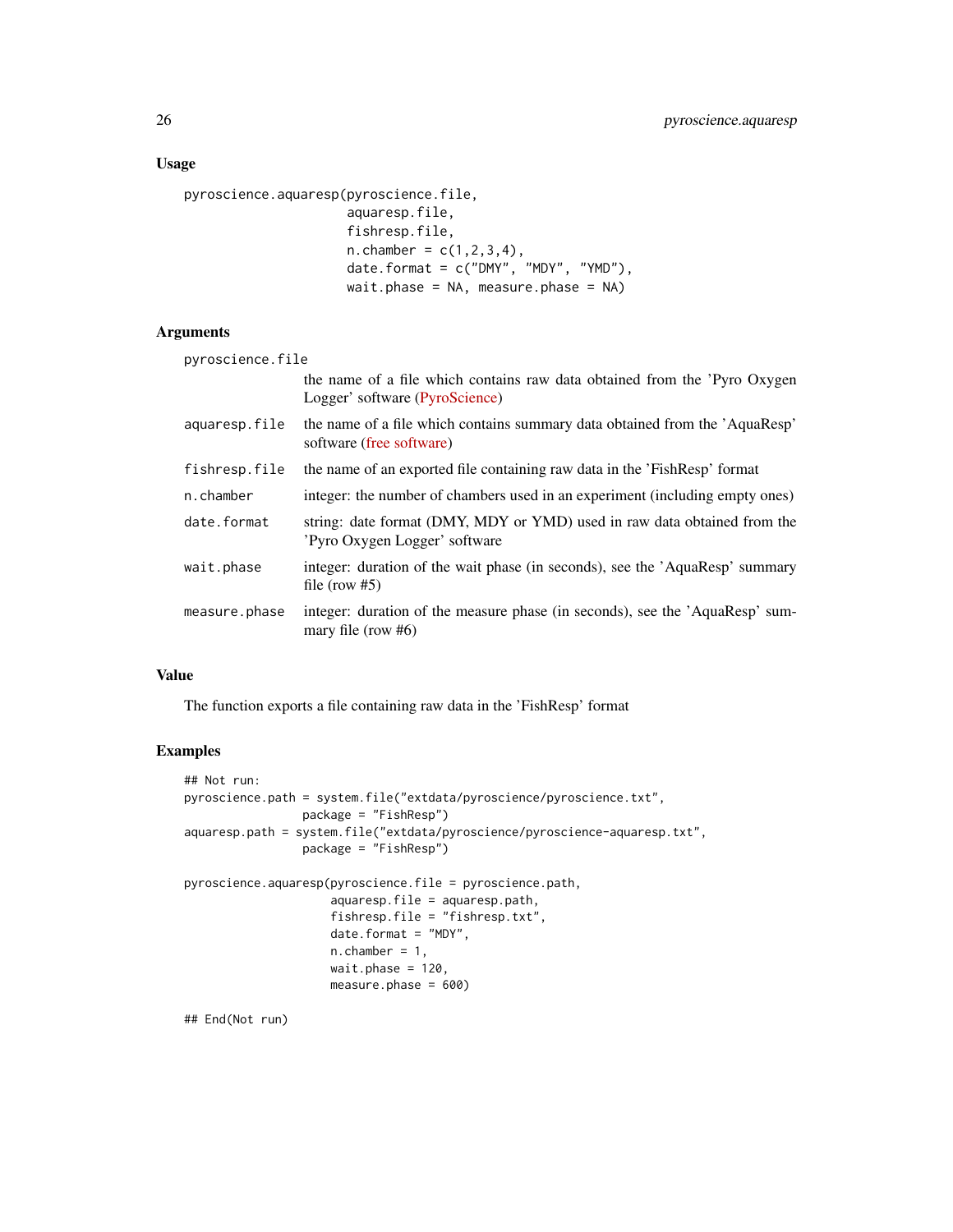<span id="page-26-0"></span>pyroscience.pumpresp *Convert Respirometry Data from PyroScience and the pump controller PumpResp to the FishResp Format*

#### Description

The function is used to convert raw data from 'Pyro Oxygen Logger' [\(PyroScience\)](https://www.pyroscience.com/) and a logger file of the pump controller [PumpResp](https://fishresp.org/pumpresp/) to the 'FishResp' format. This function should be applied before usage of the functions [import.test](#page-17-1) and [import.meas](#page-14-1). The output is a file containing raw respirometry data in the 'FishResp' format (see Details in [import.test](#page-17-1) to read more information about the 'FishResp' format)

#### Usage

```
pyroscience.pumpresp(pyroscience.file,
                      pumpresp.file,
                      fishresp.file,
                      n.chamber = c(1, 2, 3, 4),
                      date.format = c("DMY", "MDY", "YMD"))
```
#### Arguments

pyroscience.file

|               | the name of a file which contains raw data obtained from the 'Pyro Oxygen<br>Logger' software (PyroScience) |
|---------------|-------------------------------------------------------------------------------------------------------------|
| pumpresp.file | the name of a file which contains logger data obtained from the pump conroller<br>PumpResp                  |
| fishresp.file | the name of an exported file containing raw data in the 'FishResp' format                                   |
| n.chamber     | integer: the number of chambers used in an experiment (including empty ones)                                |
| date.format   | string: date format (DMY, MDY or YMD) used in raw data obtained from the<br>'Pyro Oxygen Logger' software   |

#### Value

The function exports a file containing raw data in the 'FishResp' format

```
## Not run:
pyroscience.path = system.file("extdata/salmon/salmon_pyroscience.txt",
                 package = "FishResp")
pumpresp.path = system.file("extdata/salmon/salmon_pumpresp.txt",
                 package = "FishResp")
pyroscience.pumpresp(pyroscience.path,
                     pumpresp.path,
```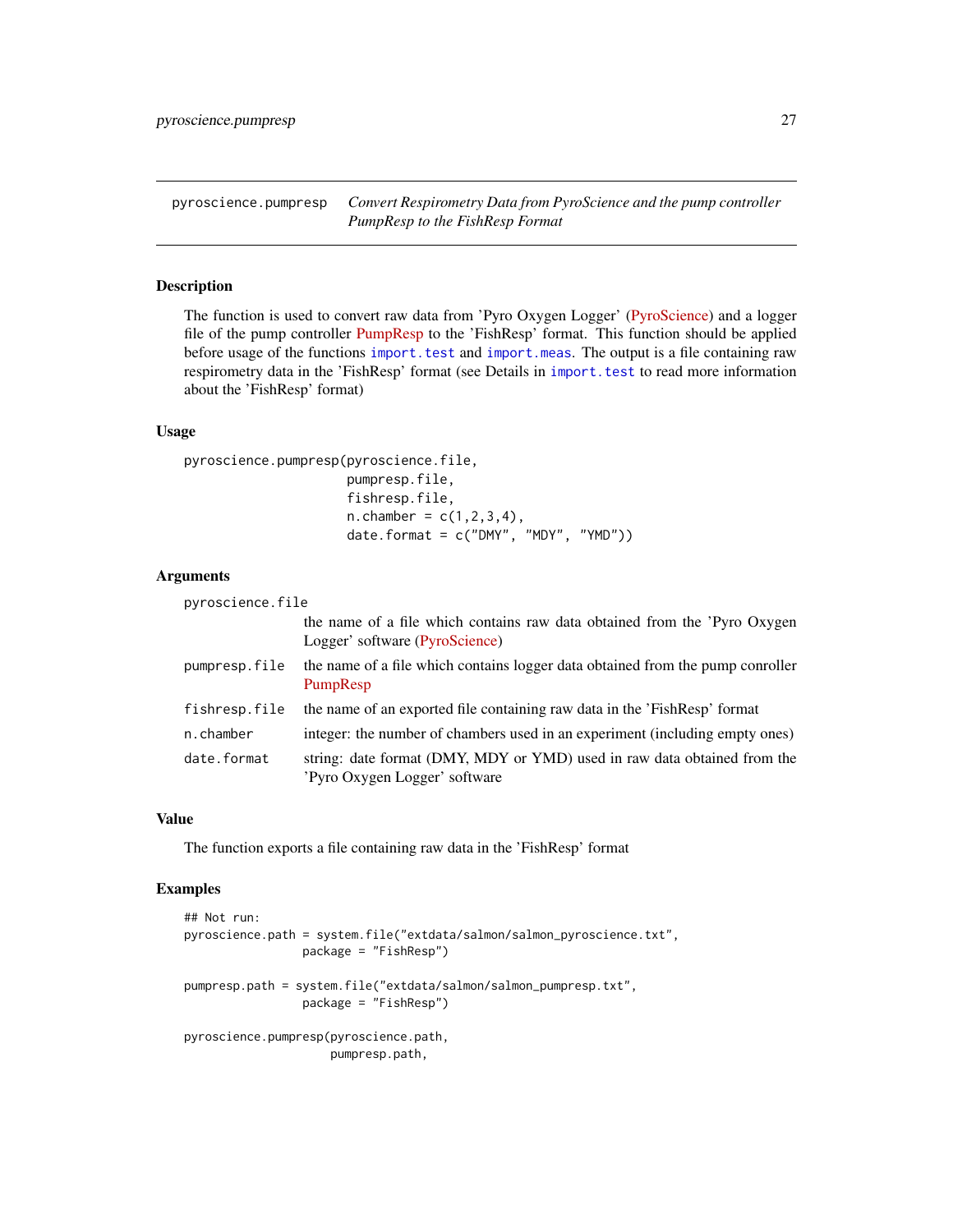"fishresp.txt",  $n.$ chamber = 4, date.format = "DMY")

<span id="page-27-0"></span>## End(Not run)

<span id="page-27-1"></span>QC.activity *Quality Control of Animal Activity*

# Description

Graphical quality control tests for animal activity in chambers over the period of measurements defined in the function [correct.meas](#page-9-1). The function is used for determination of time period for calculation of standard or resting metabolic rate. Note, that mass-specific metabolic rate is calculated for each period of measurements (not raw data).

#### Usage

QC.activity(clean.data, compare = TRUE, output = FALSE)

# Arguments

| clean.data | a data frame obtained by using the function correct.meas                                                                                       |
|------------|------------------------------------------------------------------------------------------------------------------------------------------------|
| compare    | logical: if TRUE then two graphs are plotted to compare mass-specific metabolic<br>rate before and after correction for background respiration |
| output     | logical: if TRUE then the functions return output or print it                                                                                  |

#### Details

QC.activity uses functions [extract.slope](#page-12-1) and [calculate.MR](#page-5-1) with default parameters (excluding  $r^2 = 0$ ) to plot a graph of animal activity

```
# if the data have been already loaded to R,
# skip the first line of the code:
data(SMR.clean)
QC.activity(SMR.clean, compare = TRUE)
```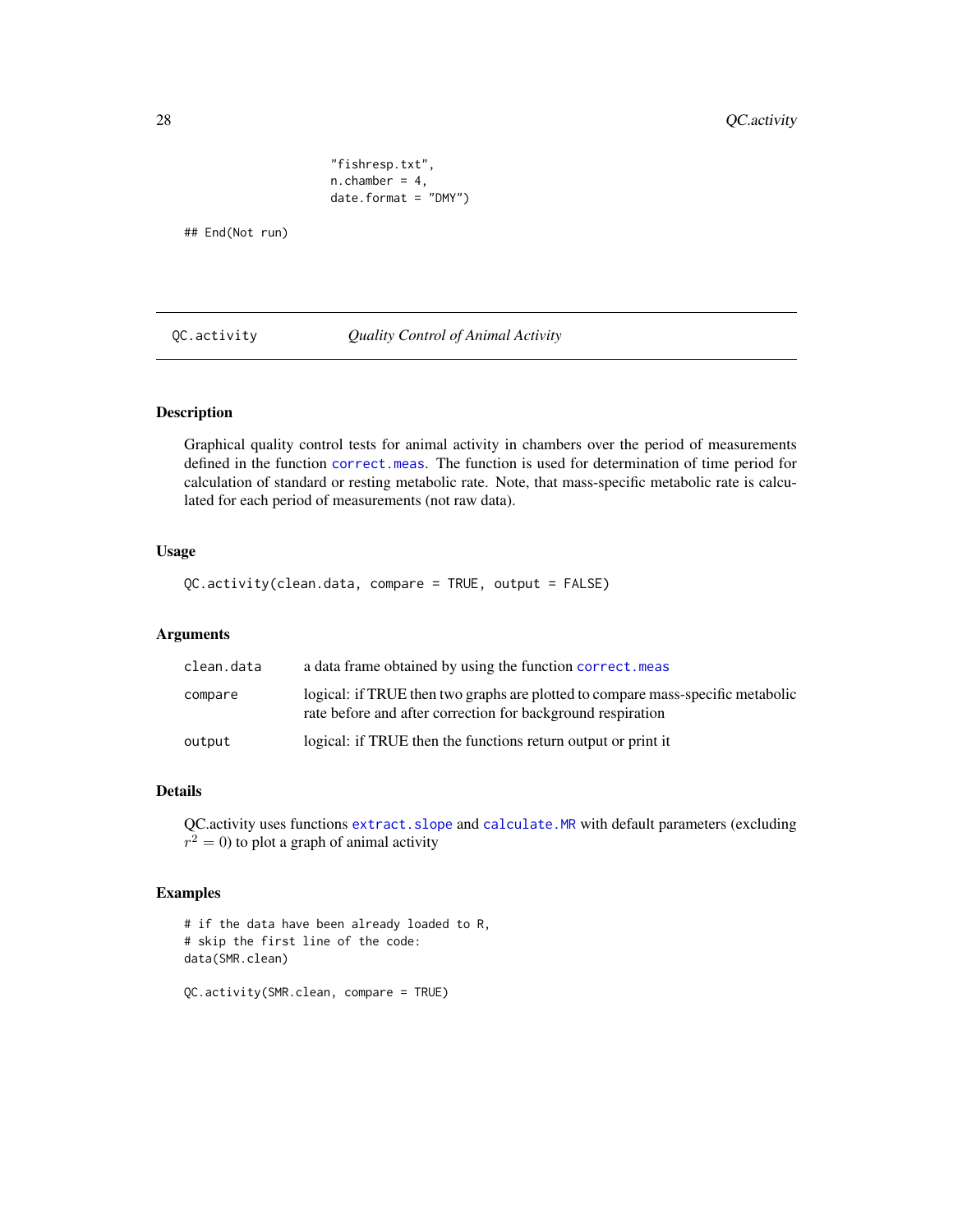<span id="page-28-1"></span><span id="page-28-0"></span>

Graphical quality control tests of temperature and oxygen raw data before and after correction for background respiration

#### Usage

```
QC.meas(clean.data,
        QC = c("Temperature",
               "Total.O2.phases",
               "Corrected.O2.phases",
               "Total.O2.chambers",
               "Corrected.O2.chambers"))
```
## Arguments

| clean.data | a data frame obtained by using the function correct.meas                                      |
|------------|-----------------------------------------------------------------------------------------------|
| OC.        | string: the name of a visual QC test. Five options are available:                             |
|            | • "Temperature": a graph of temperature vs. time ordered by chambers                          |
|            | • "Total.O2.chambers": a graph of dissolved oxygen vs. time ordered by<br>chambers            |
|            | • "Total.O2.phases": a graph of dissolved oxygen vs. time ordered by cham-<br>bers and phases |
|            | • "Corrected.O2.chambers": a graph of dissolved oxygen corrected for back-                    |

- ground respiration vs. time ordered by chambers • "Corrected.O2.phases": a graph of dissolved oxygen corrected for back-
- ground respiration vs. time ordered by chambers and phases

```
## Not run:
# if the data have been already loaded to R,
# skip the first line of the code:
data(SMR.clean)
QC.meas(SMR.clean, "Temperature")
QC.meas(SMR.clean, "Total.O2.phases")
QC.meas(SMR.clean, "Corrected.O2.phases")
QC.meas(SMR.clean, "Total.O2.chambers")
QC.meas(SMR.clean, "Corrected.O2.chambers")
```

```
## End(Not run)
```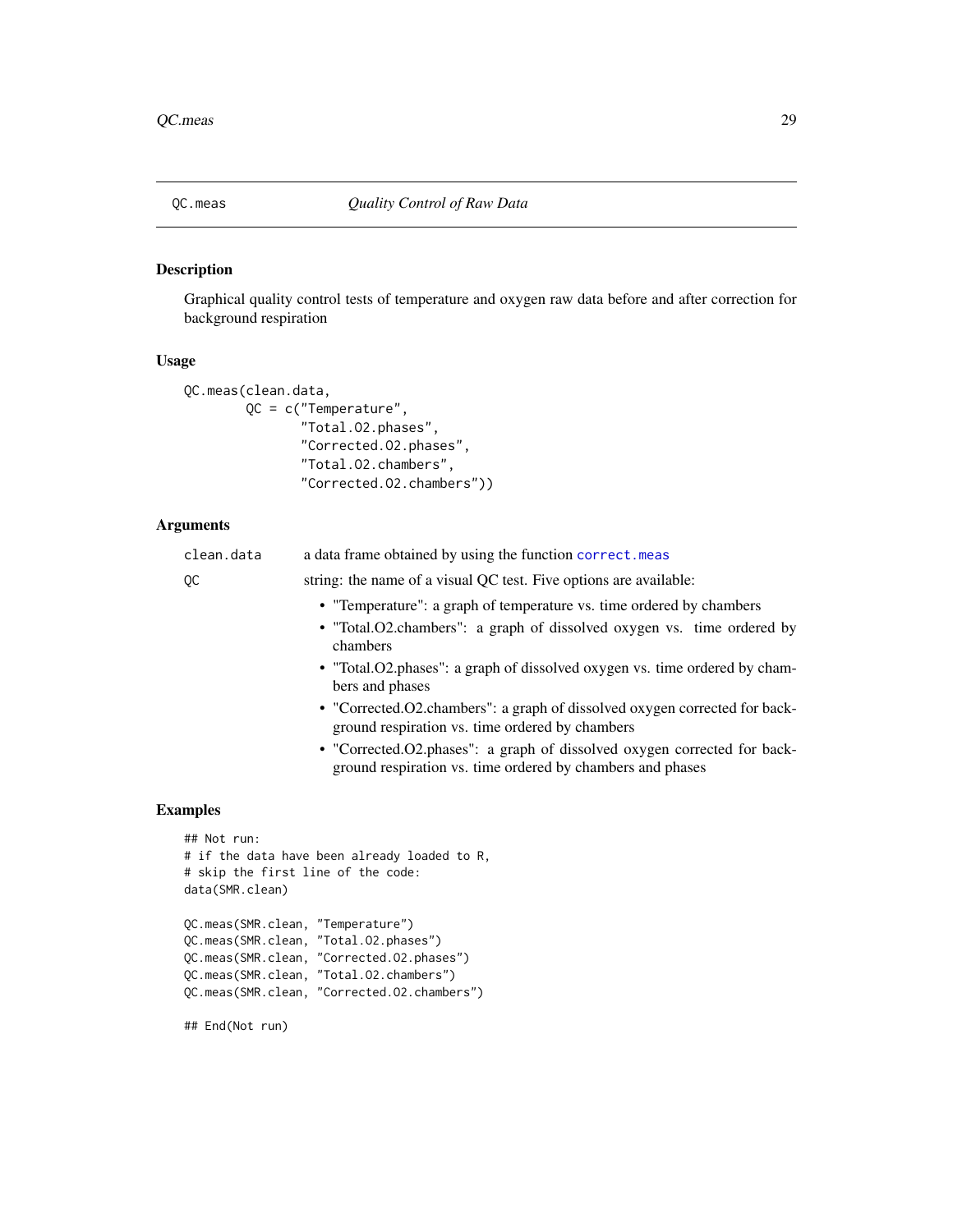<span id="page-29-1"></span><span id="page-29-0"></span>

Graphical quality control test of extracted slopes represents a visual comparison of linear regression of corrected  $O_2$  concentration over time with current and alternative length of measurements.

### Usage

```
QC.slope(slope.data, clean.data,
         chamber = c("CH1", "CH2", "CH3", "CH4",
                     "CH5", "CH6", "CH7", "CH8"),
         current = 999999, alter = 999999, residuals = FALSE)
```
# Arguments

| slope.data | a data frame obtained by using the function extract. slope                                                                                                                                                                                                                                        |
|------------|---------------------------------------------------------------------------------------------------------------------------------------------------------------------------------------------------------------------------------------------------------------------------------------------------|
| clean.data | a data frame obtained by using the function correct.meas                                                                                                                                                                                                                                          |
| chamber    | string: the chamber chosen for the QC test                                                                                                                                                                                                                                                        |
| current    | integer: current length of measurements for slope estimation (in seconds, black<br>line)                                                                                                                                                                                                          |
| alter      | integer: alternative length of measurements for slope estimation (in seconds, red<br>line)                                                                                                                                                                                                        |
| residuals  | logical: if TRUE then regression diagnostic graphs are plotted for each slope es-<br>timation (black graphs: for current slope estimation; red graphs: for alternative<br>slope estimation). More information on diagnostic graphs can be found in the<br>documentation of the function plot. lm. |

```
# if the data have been already loaded to R,
# skip the first four lines of the code:
data(SMR.clean)
data(SMR.slope)
data(AMR.clean)
data(AMR.slope)
QC.slope(SMR.slope, SMR.clean, chamber = "CH1",
         current = 1200, alter = 600)
QC.slope(AMR.slope, AMR.clean, chamber = "CH4",
         current = 600, alter = 300, residuals = TRUE)
```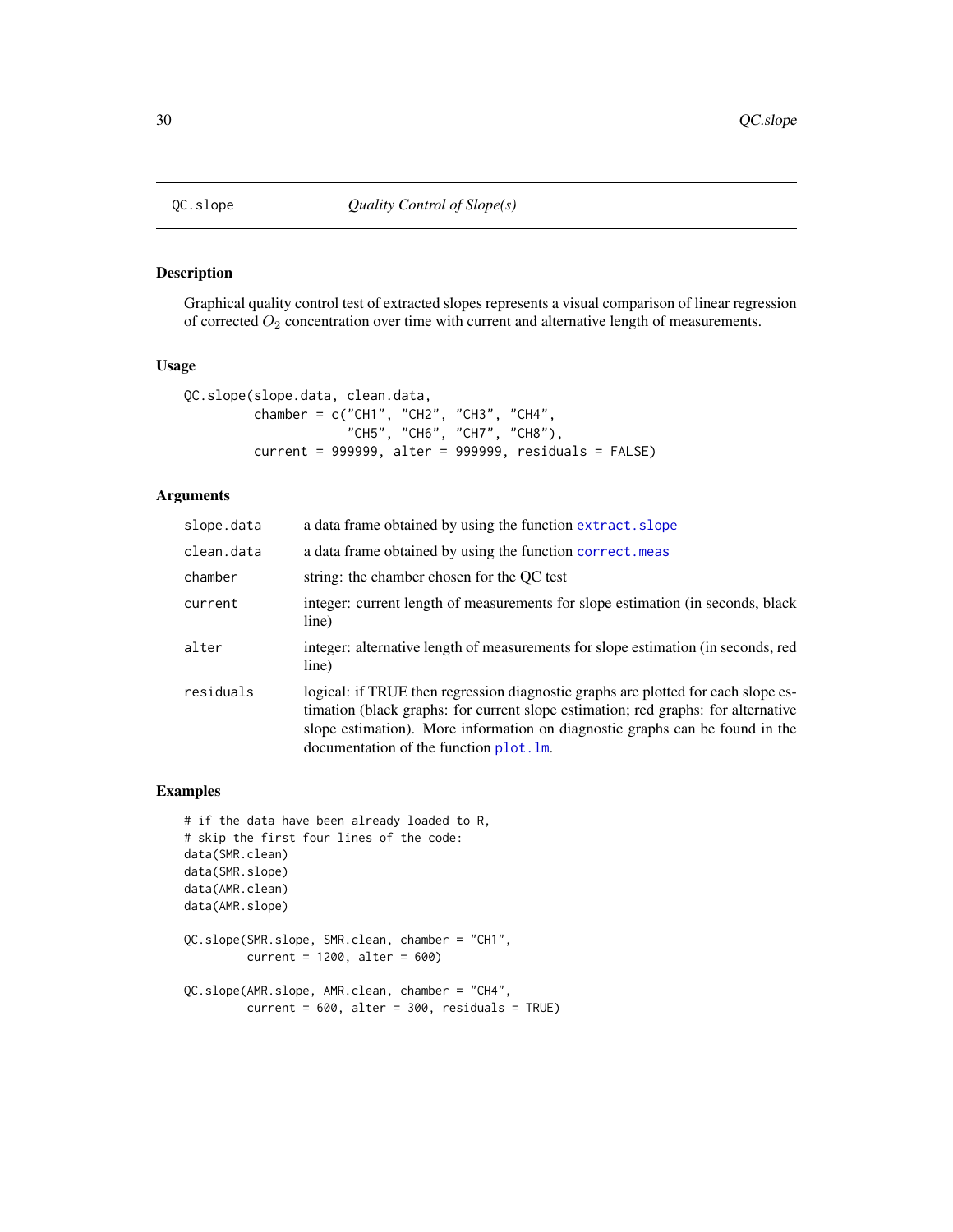<span id="page-30-0"></span>

A final dataset containing information about both standard and active metabolic rates, and metabolic scope obtained by using the function [export.MR](#page-10-1).

#### Usage

results

# Format

A data frame with 36 rows and 18 variables:

Chamber.No The number of a chamber

Ind ID of an animal

**Mass** wet mass of an animal  $(g)$ 

Volume the volume of a chamber (mL)

DO.unit the measure unit of DO concentration

**SMR\_Temp** Average temperature over a period of a measurement phase  $(C<sup>o</sup>)$ 

**SMR\_R2**  $r^2 = 0$  of a slope of animal oxygen consumption without background respiration

SMR\_BR Percentage rate of background respiration

**SMR\_MR.abs** Absolute SMR  $(mgO_2 h^{-1})$ 

**SMR\_MR.mass** Mass-specific SMR ( $mgO<sub>2</sub> kg<sup>-1</sup>h<sup>-1</sup>$ )

AMR\_Temp Average temperature over a period of a measurement phase  $(C<sup>o</sup>)$ 

**AMR\_R2**  $r^2 = 0$  of a slope of animal oxygen consumption without background respiration

AMR\_BR Percentage rate of background respiration

**AMR\_MR.abs** Absolute AMR  $(mgO_2 h^{-1})$ 

**AMR\_MR.mass** Mass-specific AMR  $(mgO_2 kg^{-1}h^{-1})$ 

**MS.abs** Absolute metabolic scope: the difference between absolute AMR and SMR ( $mgO_2 h^{-1}$ )

MS.mass Mass-specific metabolic scope: the difference between mass-specific AMR and SMR  $(mgO_2\ kg^{-1}h^{-1})$ 

MS.fact Factorial metabolic scope: the ratio between AMR and SMR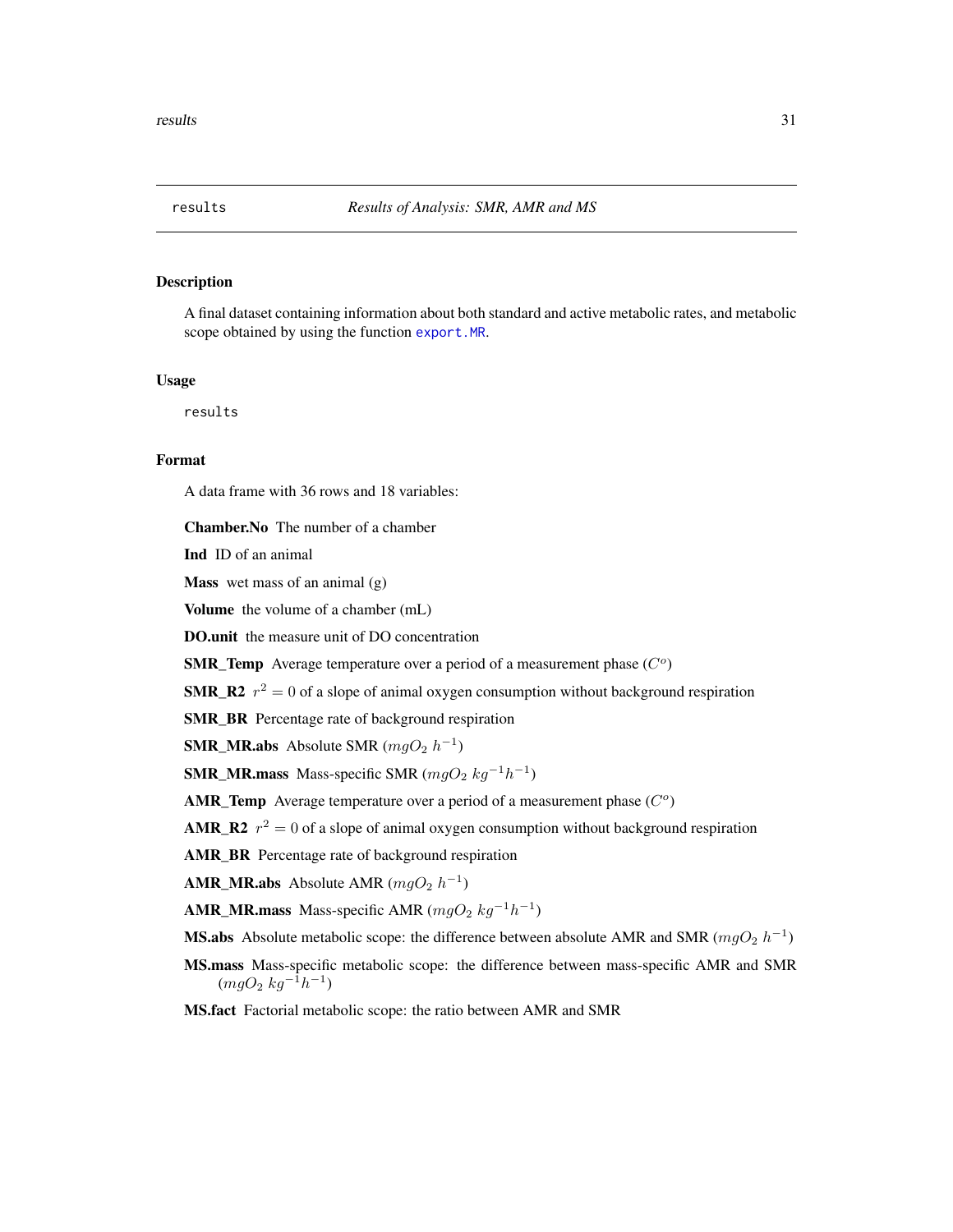<span id="page-31-0"></span>

The function nulls values of the column 'O2.correct' for specified measurement phase(s) of a specified chamber in a data frame generated by the function [correct.meas](#page-9-1). As a result, those nulled data will not be available for futher steps of the analysis, particularly for the function extract. slope.

#### Usage

```
rm.data(clean.data,
        chamber = c("CH1", "CH2", "CH3", "CH4",
                    "CH5", "CH6", "CH7", "CH8"),
        M.phase = "M0")
```
#### Arguments

| clean.data | a data frame obtained by using the function correct.meas                                                      |
|------------|---------------------------------------------------------------------------------------------------------------|
| chamber    | string: the chamber where poor quality data were observed (must not contain<br>multiple elements in a vector) |
| M.phase    | string: the measurement phase(s) which should be eliminated from further steps<br>of the analysis.            |

#### Value

The function returns a data frame containing data of metabolic rate measurements corrected for background respiration, where values of the column 'O2.correct' for exluded measurement phases were nulled. The data frame is used in the functions extract. slope and QC. slope.

```
# if the data have been already loaded to R,
# skip the first line of the code:
data(AMR.clean)
AMR.clean.modified <- rm.data(AMR.clean,
                              chamber = "CH3",M.phase = c("M1","M2"))
```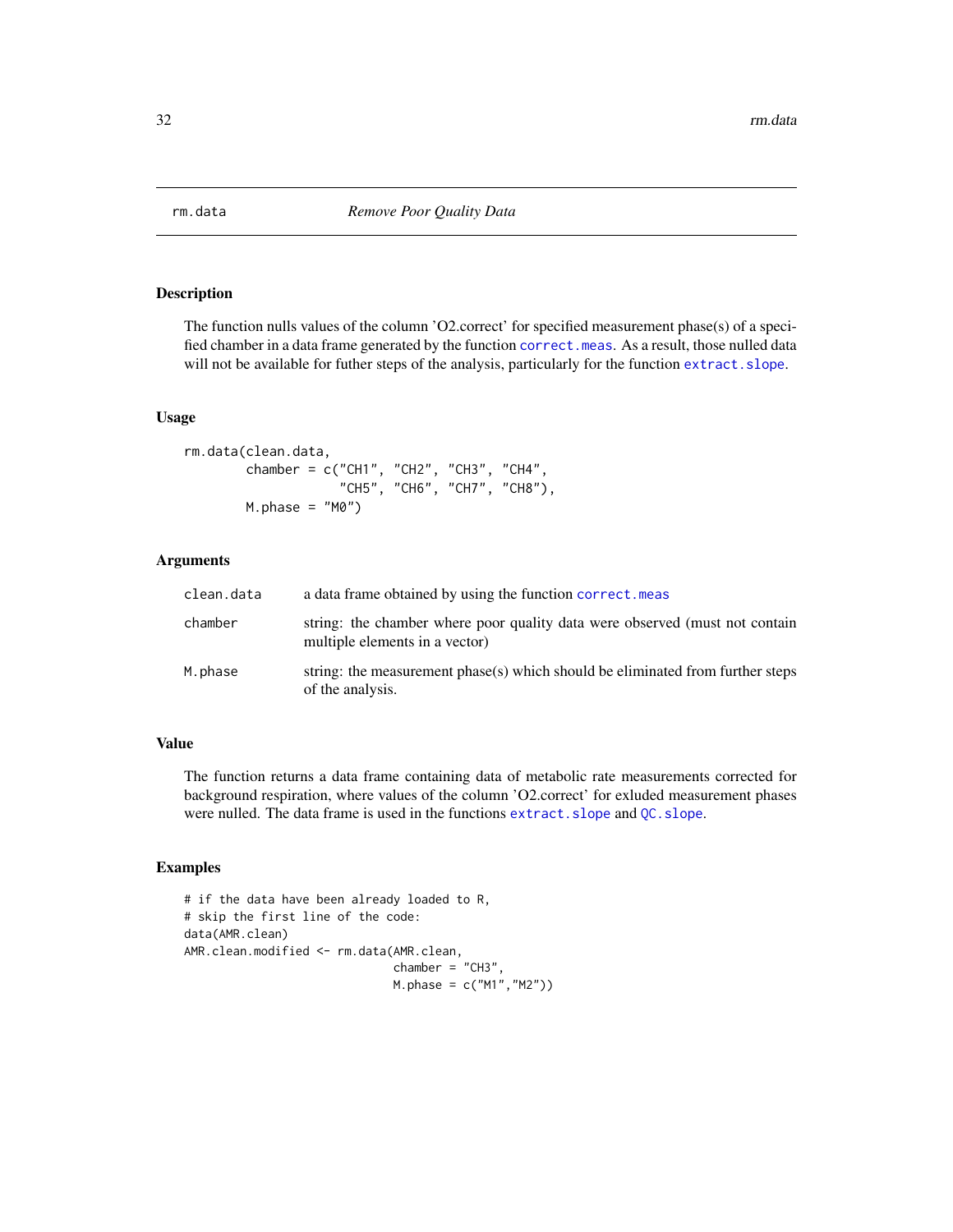A dataset contains background respiration, absolute and mass-specific standard metabolic rate data obtained by using the function [calculate.MR](#page-5-1)

#### Usage

SMR

# Format

A data frame with 12 rows and 16 variables:

Chamber.No the number of a chamber

Ind ID of an animal

**Mass** wet mass of an animal  $(g)$ 

Volume the volume of a chamber (mL)

Date.Time date and time of a measurement phase (yyyy/mm/dd hh:mm:ss)

Phase the type of phase and an ordinal number of measurements (e.g. M1)

Temp average temperature over the period of a measurement phase  $(C<sup>o</sup>)$ 

**Slope.with.BR** slope of animal oxygen consumption with slope of background respiration ( $mgO_2 L^{-1}s^{-1}$ )

**Slope** slope of animal oxygen consumption without background respiration  $(mgO_2 L^{-1}s^{-1})$ 

**SE** standard error of a slope of animal oxygen consumption without background respiration ( $mgO_2$   $L^{-1}s^{-1}$ )

R2  $r^2$  of a slope of animal oxygen consumption without background respiration

**MR.abs.with.BR** absolute SMR with background respiration  $(mgO_2 h^{-1})$ 

BR percentage rate of background respiration

**MR.abs** absolute SMR  $(mgO_2 h^{-1})$ 

**MR.mass** mass-specific SMR  $(mgO_2 kg^{-1}h^{-1})$ 

DO.unit the measure unit of DO concentration

<span id="page-32-0"></span>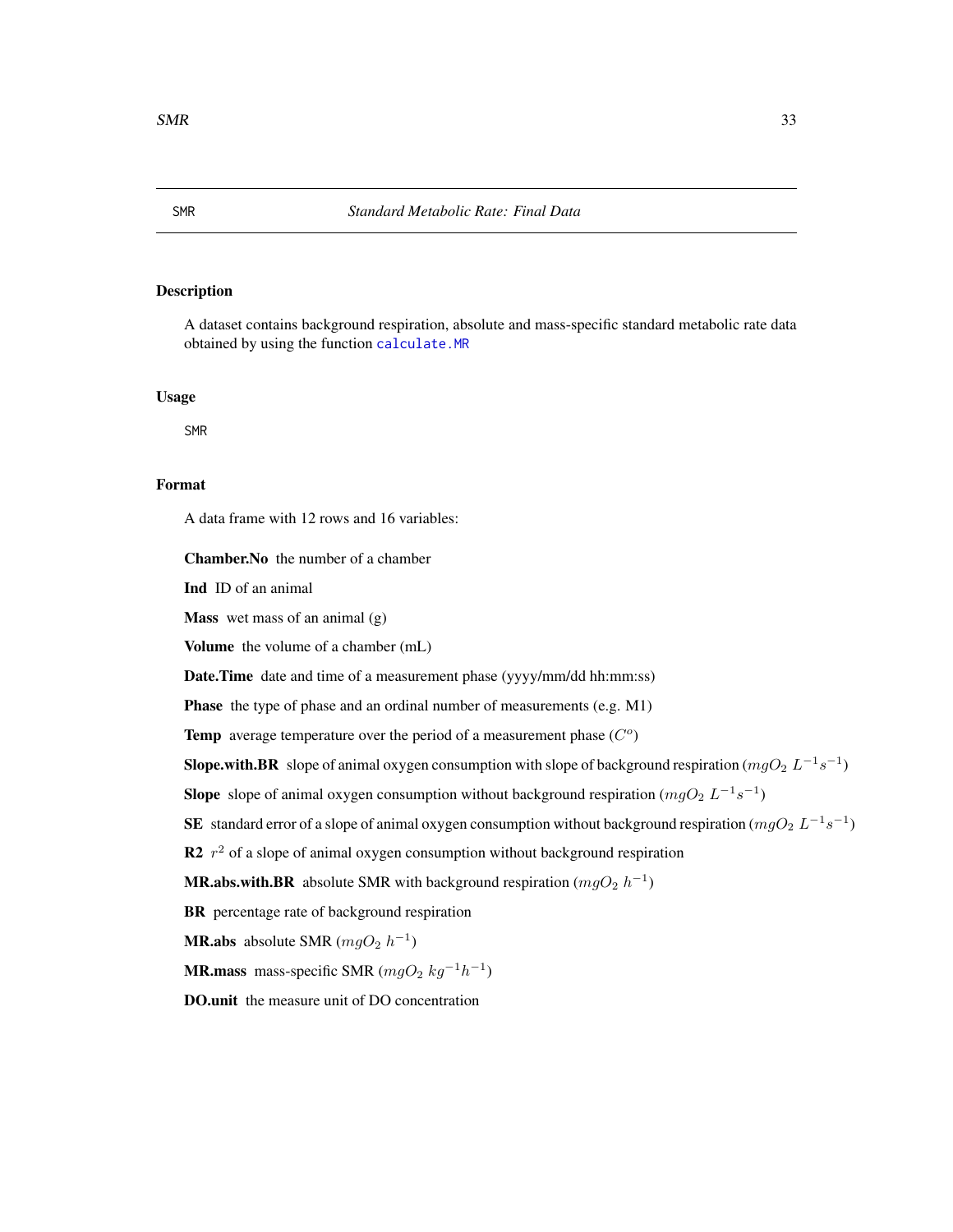<span id="page-33-0"></span>

A dataset contains raw data of standard metabolic rate measurements corrected for background respiration using the function [correct.meas](#page-9-1)

#### Usage

SMR.clean

#### Format

A data frame with 76800 rows and 17 variables:

Date.Time date and time (yyyy/mm/dd hh:mm:ss)

Date date (yyyy/mm/dd)

Real.Time time (hh:mm:ss)

Time ordinal number of seconds in each measurement phase (1-1200)

Phase the type of phase and an ordinal number of measurements (e.g. M1, F3)

Start.Meas the first second of a measurement phase (hh:mm:ss)

End.Meas the last second of a measurement phase (hh:mm:ss)

Chamber.No the number of a chamber

Ind ID of an animal

Mass wet mass of an animal (g)

Volume the volume of a chamber (mL)

Init.O2 initial level of dissolved oxygen (mgO2/L)

Temp temperature at each second  $(C<sup>o</sup>)$ 

O2 actual level of dissolved oxygen at each second (mgO2/L)

**BR** slope of background respiration  $(mgO_2 L^{-1} s^{-1})$ 

O2.correct actual level of dissolved oxygen at each second corrected by slope of background respiration (mgO2/L)

DO.unit the measure unit of DO concentration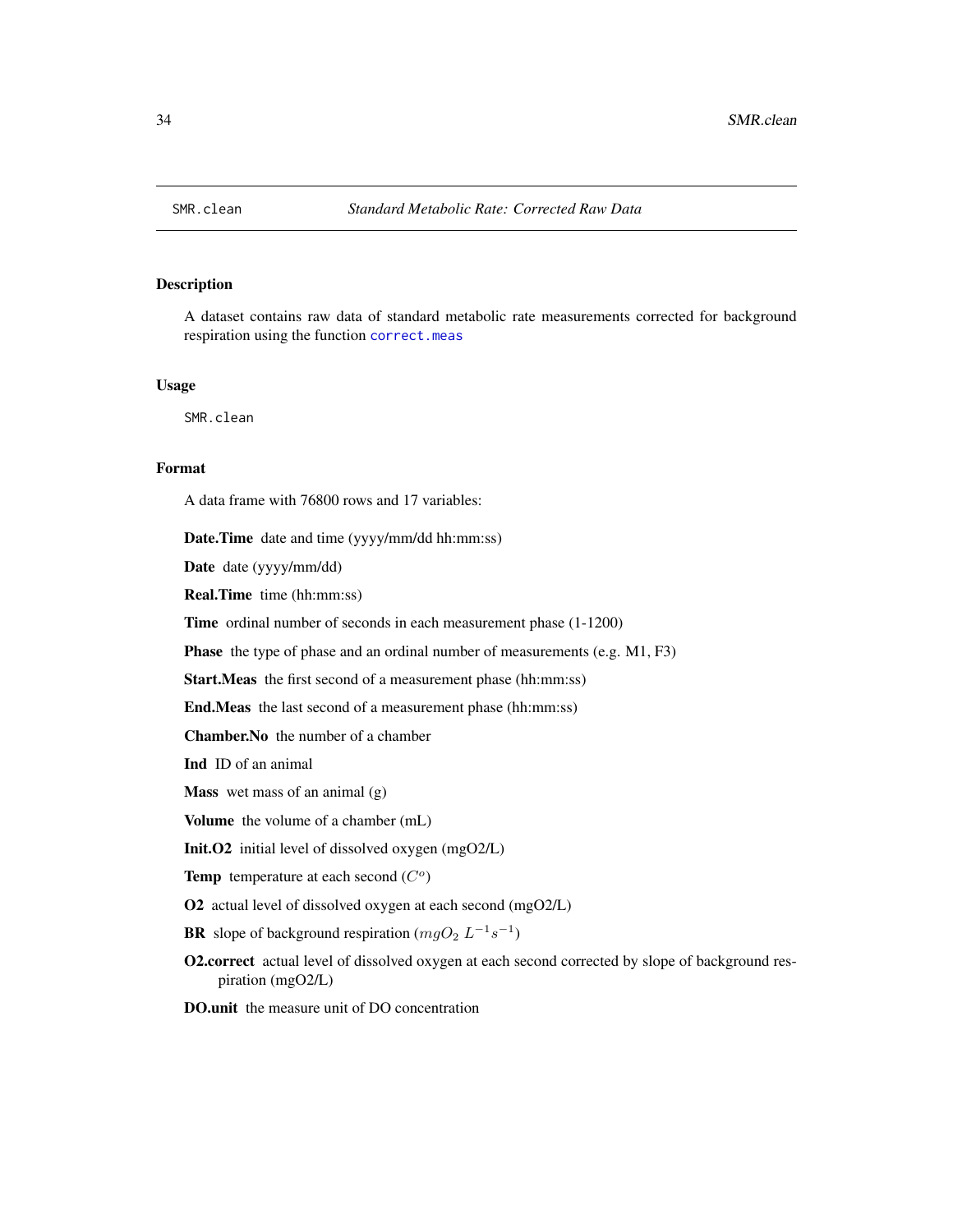<span id="page-34-0"></span>

The dataset containing raw data of standard metabolic rate measurements obtained by using the function [import.meas](#page-14-1))

#### Usage

SMR.raw

#### Format

A data frame with 19200 rows and 16 variables:

Date.Time date and time (yyyy/mm/dd hh:mm:ss)

Phase the type of phase and an ordinal number of measurements (e.g. M1, F3)

Temp.1 temperature at each second  $(C<sup>o</sup>)$ 

Ox.1 actual level of dissolved oxygen at each second (mgO2/L)

Real.Time time (hh:mm:ss)

Date date (yyyy/mm/dd)

Time ordinal number of seconds in each measurement phase (1-1200)

Start.Meas the first second of a measurement phase (hh:mm:ss)

End.Meas the last second of a measurement phase (hh:mm:ss)

Total.Phases the total number of measurement phases (constant value)

 $Ox.2$  see  $Ox.1$ 

Ox.3 see Ox.1

Ox.4 see Ox.1

Temp.2 see Temp.1

Temp.3 see Temp.1

Temp.4 see Temp.1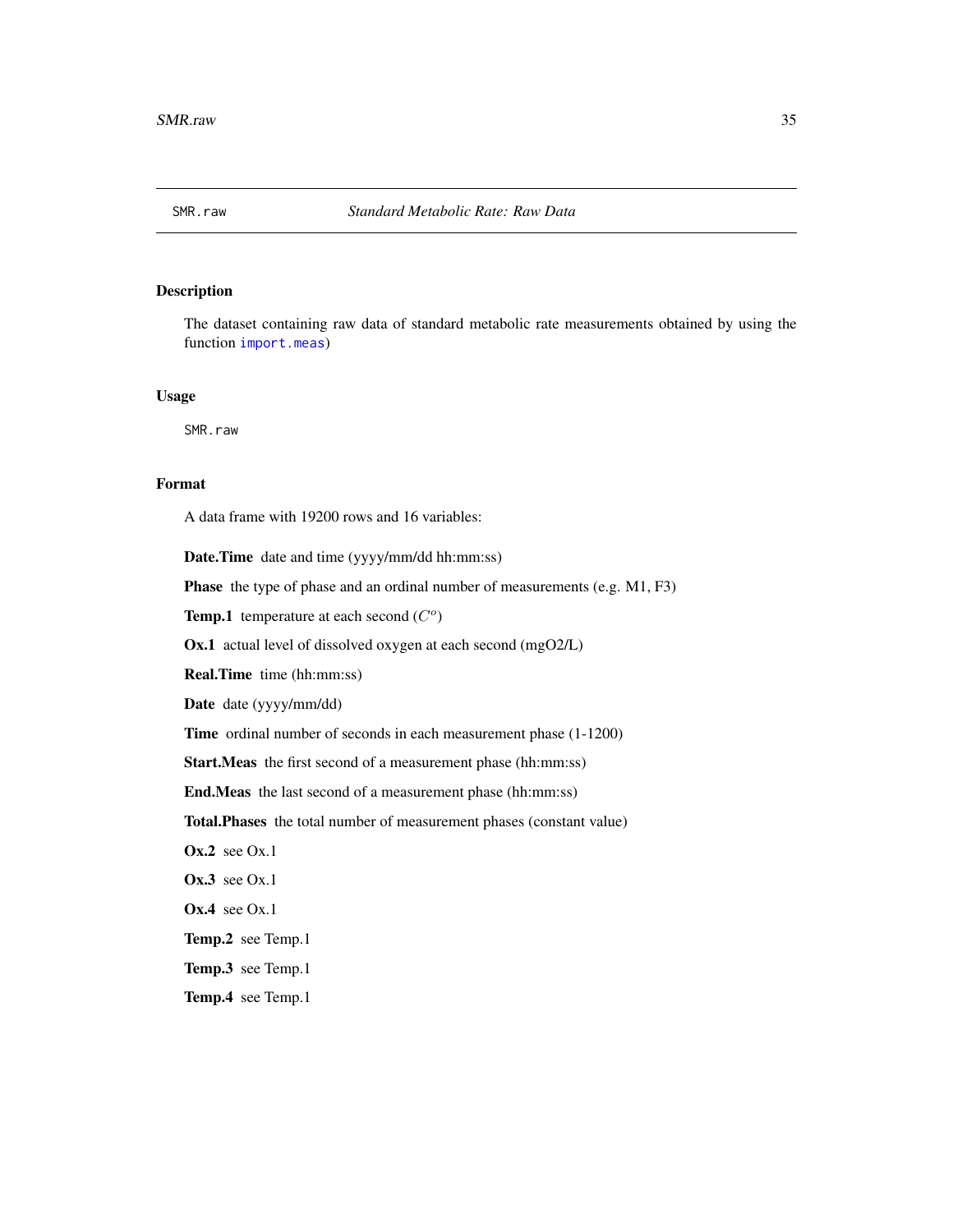<span id="page-35-0"></span>A dataset containing extracted slopes for further SMR calculations and other attributes of standard metabolic rate measurements obtained by using the function [extract.slope](#page-12-1)

#### Usage

SMR.slope

# Format

A data frame with 12 rows and 12 variables:

Chamber.No the number of a chamber

Ind ID of an animal

**Mass** wet mass of an animal  $(g)$ 

Volume the volume of a chamber (mL)

Date.Time date and time of a measurement phase (yyyy/mm/dd hh:mm:ss)

Phase the type of phase and an ordinal number of measurements (e.g. M1)

Temp average temperature over the period of a measurement phase  $(C<sup>o</sup>)$ 

Slope.with.BR slope of animal oxygen consumption with slope of background respiration  $(mgO_2 L^{-1}s^{-1})$ 

**Slope** slope of animal oxygen consumption without background respiration  $(mgO_2 L^{-1}s^{-1})$ 

SE standard error of a slope of animal oxygen consumption without background respiration ( $mgO_2 L^{-1}s^{-1}$ )

R2  $r^2$  of a slope of animal oxygen consumption without background respiration

DO.unit the measure unit of DO concentration